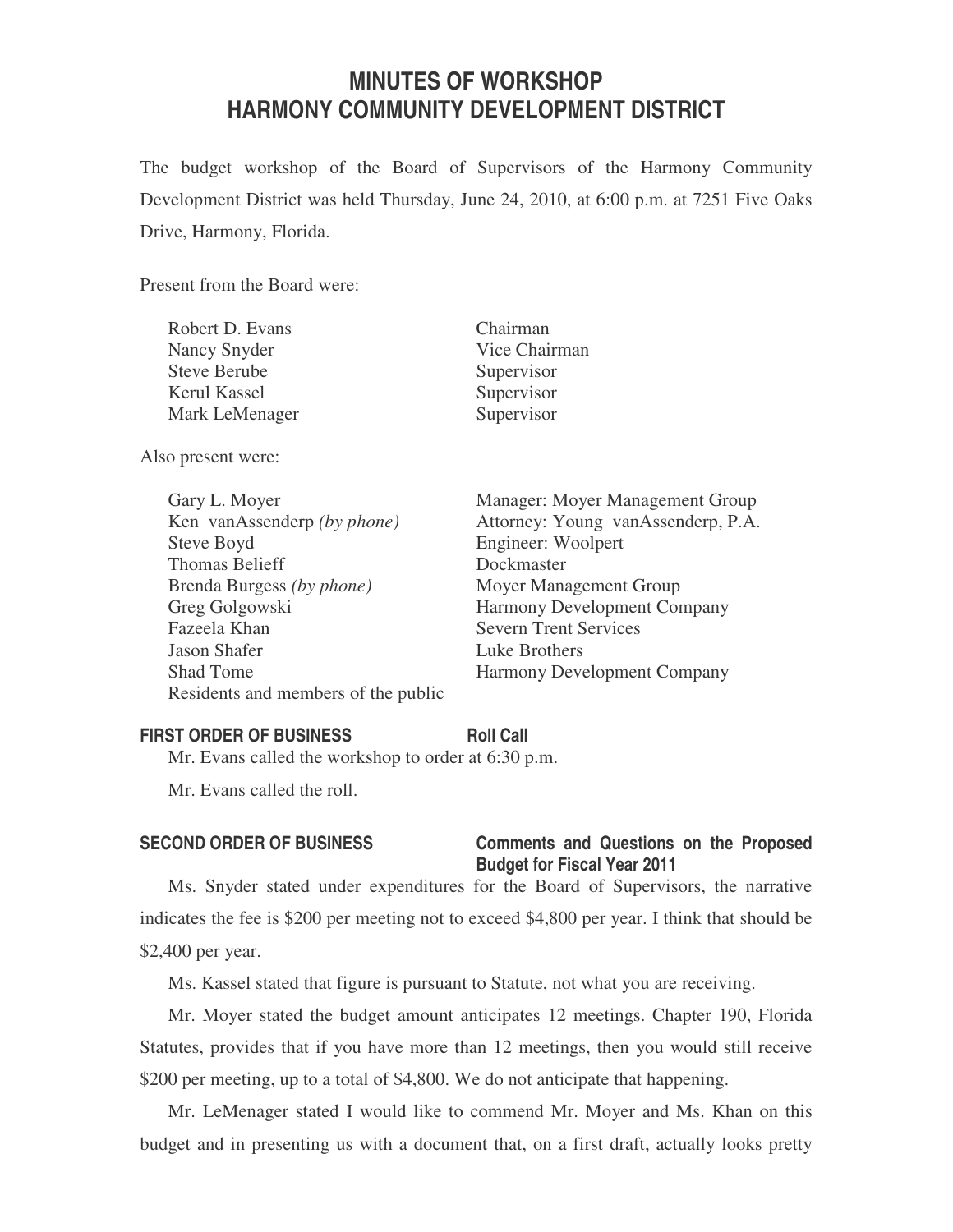good and is in line with what we are thinking. It has been a process of three years, but this is the first time we have received a first draft that, from my perspective, is the kind of document that we are looking for. It is very well done.

Mr. Berube stated I agree with you. On electricity, the narrative indicates an anticipated 15% increase for electricity. Do you know something we do not?

Mr. Moyer stated no, we do not. It is pretty difficult to anticipate what the power companies are going to charge. In our case, it is a little more certain because of the contract that we have. If anything, that is very conservative. We would not anticipate that it will increase by 15%.

Ms. Kassel asked do we have anymore areas coming online that we will need to allow for more electricity costs?

Mr. Moyer stated no.

Mr. Berube stated street lighting is on a separate budget line item, and it is anticipated by contract at 3%. The next line is electricity in general at a 15% increase. It is nice to have some cushion in the budget.

Mr. Moyer stated it is conservative.

Ms. Kassel stated I think we have discussed this before, but I want to ask my question again anyway regarding the management consulting services fee. Osceola County has cut hundreds of jobs or they are instituting pay freezes. There is an increase in this budget item. Is that because of the contract we have with the management company that says there has to be a raise?

Mr. Moyer stated no, the contract says if the Board grants an increase, then it will be evidenced by the budget. There is nothing in the contract that requires an increase.

Ms. Kassel asked what is the percentage increase?

Mr. Moyer stated it is  $3\%$ .

Ms. Kassel stated I want to bring that up as a consideration.

Mr. Berube stated some of us received a spreadsheet from Mr. Ray Walls earlier this week with his commentary regarding the budget. I responded to him with my thoughts.

Ms. Kassel stated I responded to him, as well.

Mr. Berube stated I would like to allow him time to speak regarding his comments at the end of our discussion. He did a remarkably detailed job reviewing it, and I brought a copy with me.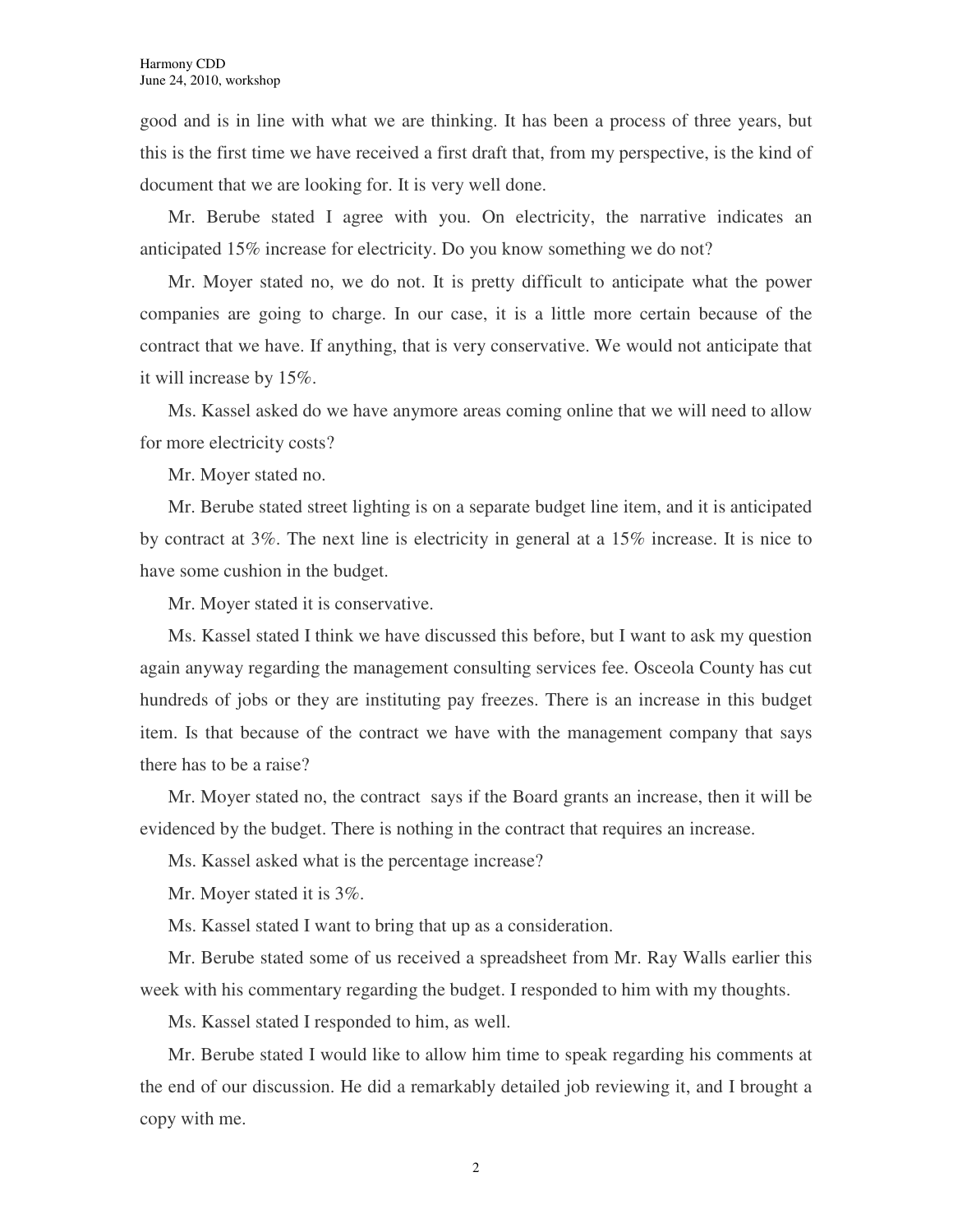Mr. Moyer stated staff has not seen that email or the spreadsheet.

Mr. Berube stated I have an extra copy you may have.

Mr. Evans stated I know there are some areas of capital improvements that we want to consider. We have discussed the pools, which has \$20,000 included in the budget item for some major repairs. There may be other things we will have to do.

Mr. Berube stated I provided a handout to everyone of the ongoing gate locking situation.

Ms. Kassel asked is that a capital expenditure?

Mr. LeMenager stated yes, and we have funds available.

Ms. Kassel asked unless there is an ongoing monthly fee associated with it, do we consider it as a capital expense?

Mr. Berube stated we have discussed funding it out of the general fund or the capital projects fund. The total is \$50,000 that could potentially come out of the \$68,000 capital projects fund.

Ms. Kassel stated I do not think we are ready to budget for that or to make a decision on that yet.

Mr. Evans stated we have discussed this and other projects and whether or not they are capital items. This would probably fall under the category of being capital just because of the nature of it, but we can also fund it from the general fund.

Mr. Berube stated it is an improvement to an existing facility.

Mr. Evans stated that is correct; it is an enhancement to an existing facility. You can argue either way.

Mr. Berube stated that is why I like to include it in the general fund, because we do not know what else will happen later. Basically, they will remove a lock and replace it with a new one.

Ms. Kassel asked is the access with a key or a card?

Mr. Berube stated it is with a key.

Ms. Snyder asked is that the same thing that we have now?

Mr. Berube stated no, these are smart keys.

Mr. Evans stated I would like to begin our discussion with the general fund budget.

Ms. Kassel stated I think the list Mr. Boyd provided to us is pertinent to this discussion.

3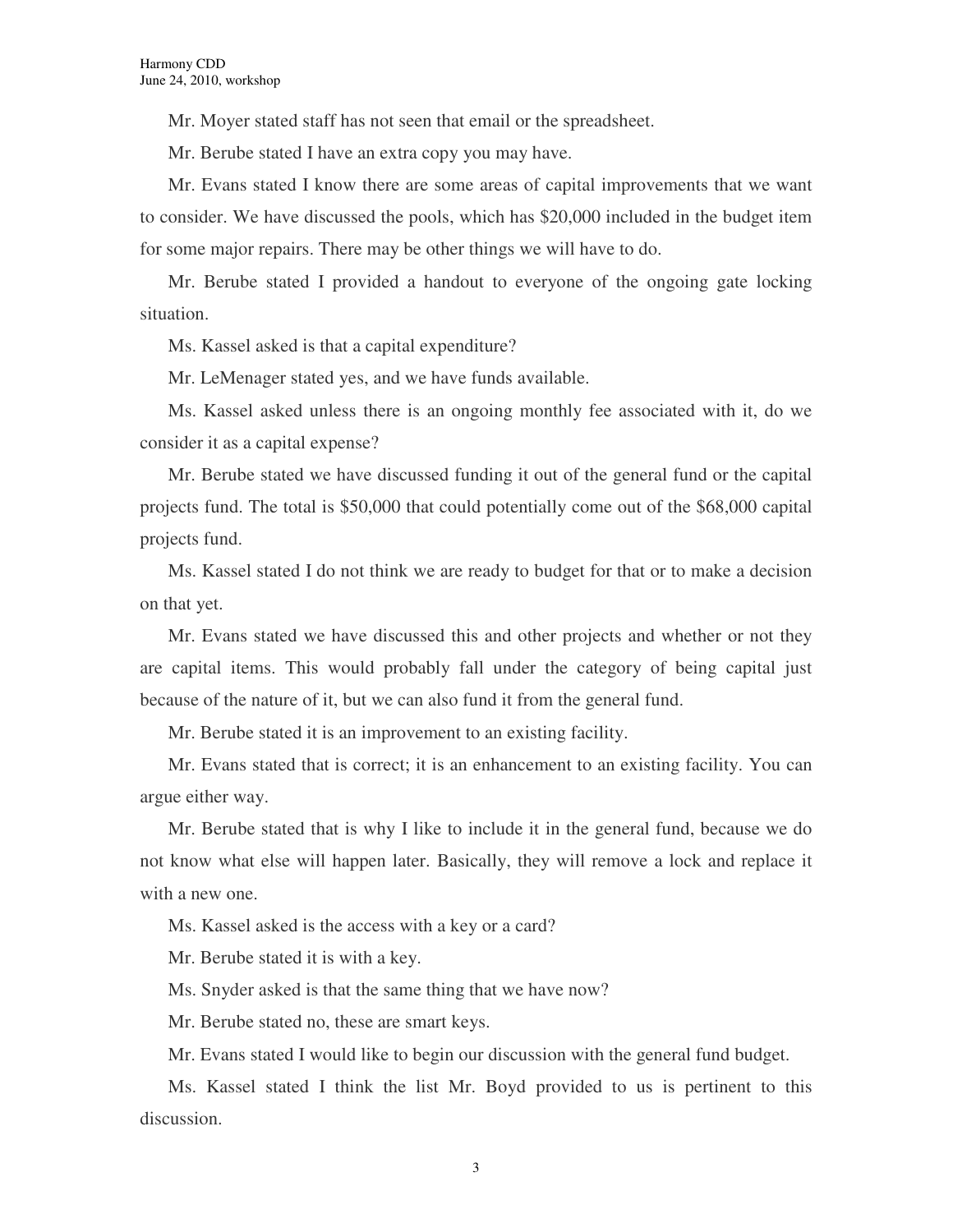Mr. Evans stated I agree. Under field expenditures, you will see the one landscaping budget item as a comparison to fiscal year 2009. Going forward, we will be adjusting these line items to concur with the revised contract categories. We were able to save a substantial amount, at least for now, in landscaping.

Mr. LeMenager stated we could argue that some line items could be \$2,000 higher or lower. The only single line item that jumps out to me is repair and maintenance of the alleys in the amount of \$3,000, which is not very much. We have a field contingency of \$20,000, which is probably sufficient.

Ms. Kassel stated some of our reserves can be targeted for certain areas. Now that we are going to be paying more attention to reserves, we should be able to use some for alley repairs.

Mr. Berube asked how is it that we have spent zero for roads and alleys this year?

Mr. LeMenager stated you are right; that is not a correct number.

Mr. Evans stated the vast majority of the budget we are reviewing is predicated on historical expenditures, aside from landscaping and street lights. Those are broken down into existing contract amounts. Water consumption is based on historical usage, and there is really nothing new going on in that category. We addressed the electrical consumption line items. We have the landscaping contract amount through the end of this fiscal year. We really need to look at the other categories. Are there other landscaping elements that we need to plan for? Ms. Kassel raised a good point at the last meeting about the reserves, are they high or low, and that is another conversation we can have as we try to understand what is expected and how much money we need to have. Basically, we are extending, with some changes, what we spent last year into a proposed budget going forward. It is an extremely comprehensive line-item budget. For those items we may want to consider for landscaping elements and other improvements, that is what we need to discuss. Do we need \$3,000 for the alleys or \$10,000 or \$20,000? Is \$20,000 adequate for the pool? There have been conversations relative to the irrigation system, if there needs to be some enhancements or other things we need to address to better handle our water consumption for irrigation, which will also be an enhancement to the irrigation system. There are a few of these major expenditures that we should discuss.

Ms. Kassel stated irrigation is not listed.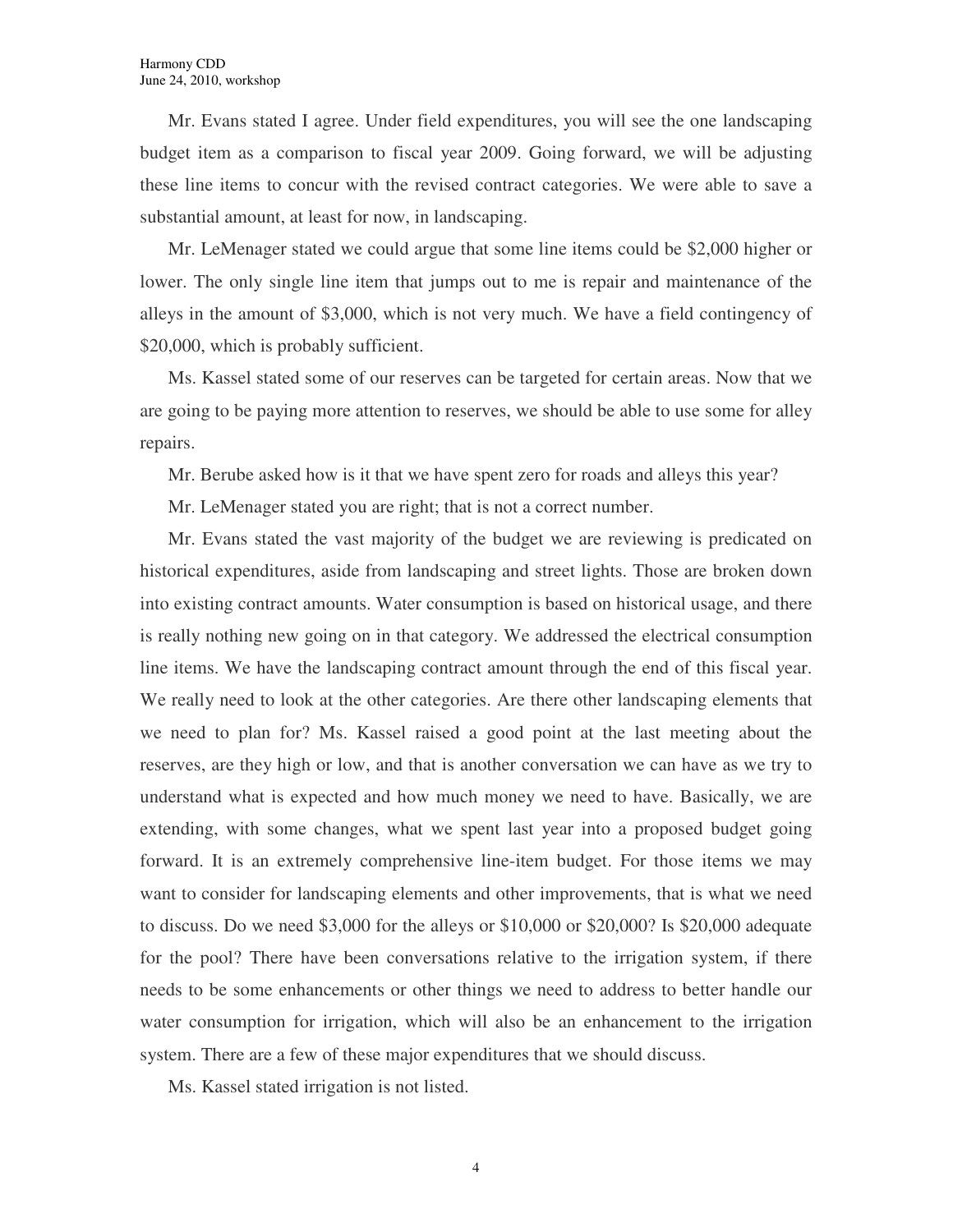Mr. Evans stated that is the purpose of this workshop, so we can address some of those key items. We significantly reduced the landscaping amount from our previous budget as a result of our bidding efforts. We need to make the determination if there is a reasonable expectation that this cost will hold for the next fiscal year.

Ms. Kassel stated there are a lot of trees that are having a problem and may need to be replaced. There are a lot of plant beds that are in poor shape and will need refurbishment. We may need to add more for these items. I do not know if we want to have it as separate line items or just have a landscaping contingency.

Mr. LeMenager stated the landscaping budget already contains a significant amount of contingency.

Mr. Berube stated we will handle the tree issue in tonight's meeting. There is work being done behind the scenes for those dead trees, and I think a significant portion of the responsibility for those dead trees will fall on Luke Brothers.

Mr. Evans stated no landscaping company is responsible for natural causes or events that take place, and there will be some trees and other plant material that dies. How much do we think we need to allocate for that? Just because we include the money in the budget does not mean it is an allocation to spend. It is a projection of where we believe we may have to allocate funds, based on past experience and what we envision will happen in the next fiscal year. Ms. Kassel has spent an enormous amount of time looking at plant bed enhancements

Ms. Kassel stated we are not even one-quarter finished with that.

Mr. Evans stated these are some of the things we look at and considered ways we could save money, so that we can make these improvements without having to raise any assessments. This budget contemplates no increase in assessments so we will work within the budget that we already have. I think we are all in agreement that we are starting with that budget number and working down.

Ms. Snyder stated we also want to keep the quality that we have now.

Mr. Evans stated I like to break things down into what we have to do, what we want to do, and what we would like to do. We have addressed the things we have to do: street lighting and electricity. Then we can address the things we want to do, including some programs where we feel we need to replace trees or other enhancements and maintenance activities. Those are the areas where we need to consider the reasonable expectation for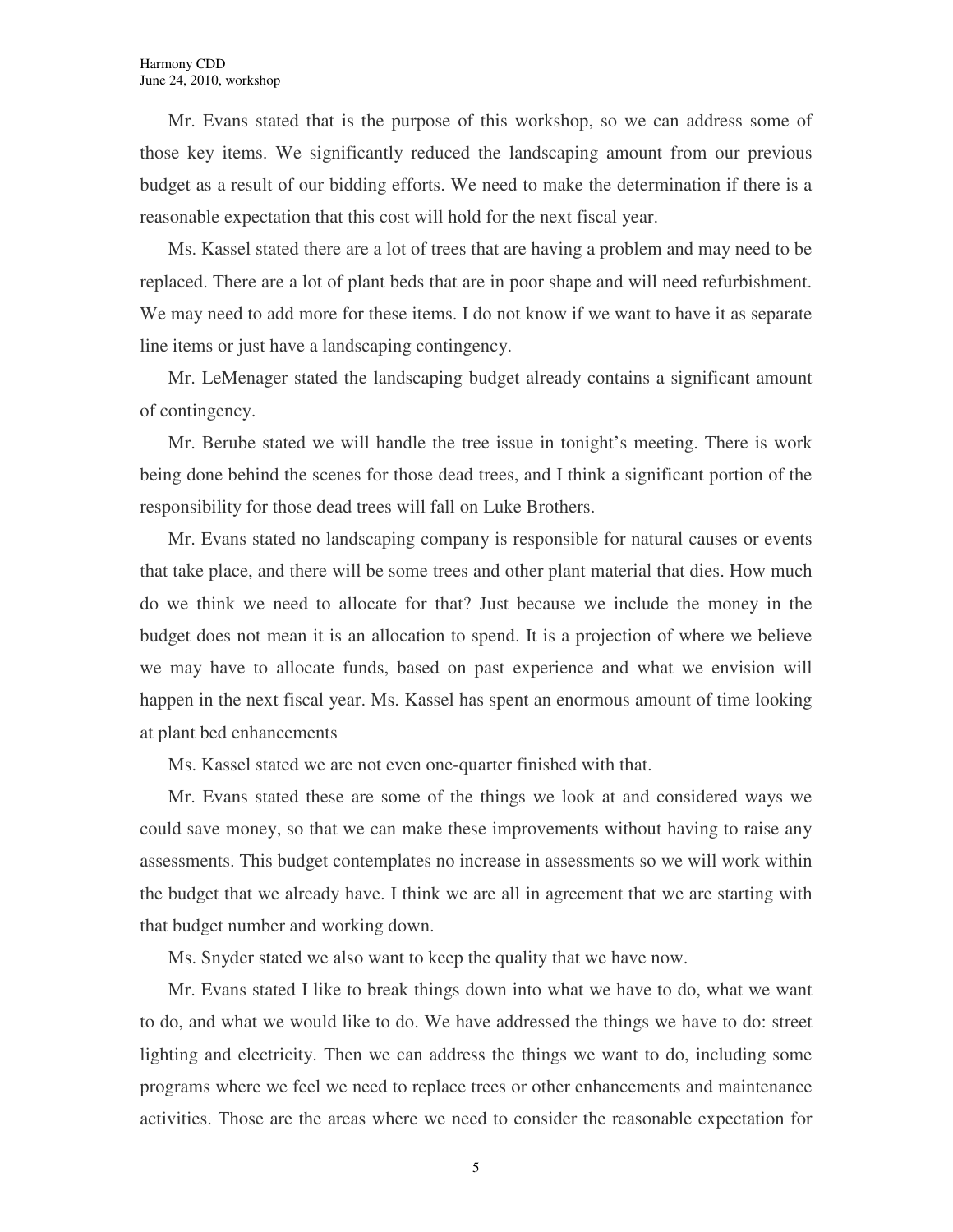the budget. At the end of the process, we end up with a total. If the total seems too high, then we start reducing the budget and eliminating and adjusting the budget numbers to accomplish our goal. I want to focus on those specific line items. With landscaping, we have \$10,000 in miscellaneous services and we can call it anything we choose. Do we believe that is reasonable? Perhaps some of the things Ms. Kassel has suggested will fall under a different line item.

Ms. Kassel stated the problem is how we are going to allocate these things. If we are thinking about continuing with refurbishing the plant beds that have fallen into disrepair, I think we have another \$6,000 or \$7,000 in the program that we received in the proposal from Luke Brothers. We were hoping that within the next six months we would be able to complete the rest of the program. That alone is another \$7,000. We do not have \$7,000 included in the R&M-Ground line item; we have only \$3,000. In order to consider that proposal, we note that we have only \$3,000 so we think we should spend only \$3,000. My point is, I would like to take some out of Miscellaneous Services or just take a larger amount in that line item to account for the cost. If trees need to be replaced, we also need to think about including that amount under Tree Services or Tree Trimming. We do not have a line item for tree replacement, and it should be reflected in the budget. I have no idea what the cost for that will be.

Mr. Moyer stated to address Ms. Kassel's question, keep in mind that as we review the budget on a monthly basis, once we adopt the budget, to the degree we recognize that certain things have to be done that we did not anticipate in the budget, we can prepare a budget amendment to this document, and we have done that on a fairly regular basis, as long as it is within the overall parameters of the budget. You always have the opportunity to do that.

Ms. Kassel stated since we are thinking about what to do this year, the budget should try to reflect that.

Mr. Berube stated if you look at the landscaping line items, we will be \$20,000 under the projection. If we need \$7,000 for the plant beds, the flexibility is in the overall landscape budget this year because we will have about \$20,000 extra. That does not mean that we should spend it, though.

Ms. Snyder asked when was that approved?

6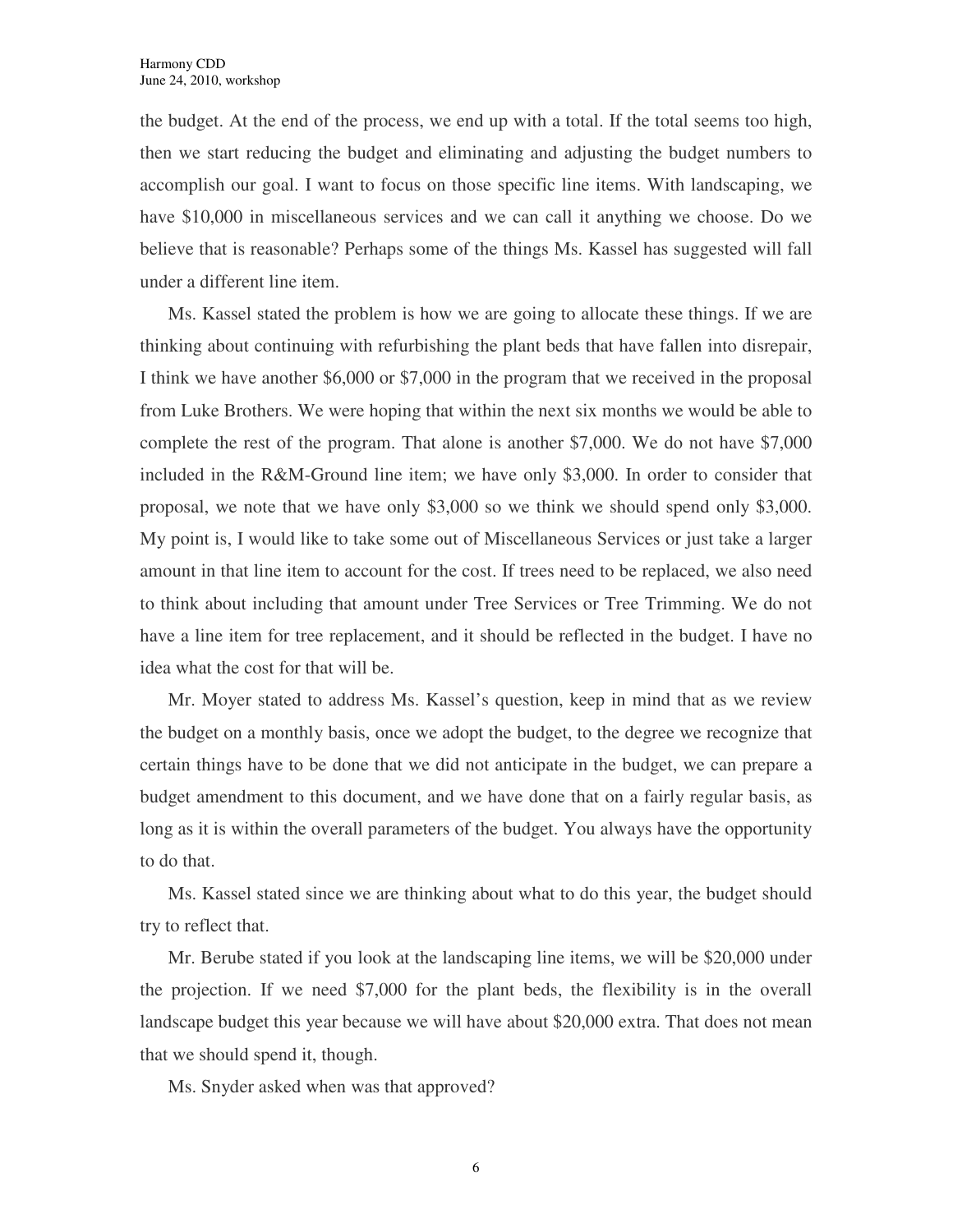Ms. Kassel stated the Board approved doing the first phase and we will evaluate the other phases on a quarterly basis.

Ms. Snyder asked is the first phase complete?

Ms. Kassel stated we will discuss that with Mr. Shafer.

Mr. Evans stated we will also have a carry-forward surplus.

Mr. Moyer stated that is correct.

Mr. Evans stated I do not believe this budget considers the carry-forward surplus.

Mr. Moyer stated no, it does not. This is a balanced budget that anticipates funding a self-insurance reserve of \$43,000. There is an analysis of the fund balance in the budget on page 4.

Mr. Evans stated this is a balanced budget presuming that we start with no money at the beginning of the year but at the end of the year, it is a balanced budget.

Mr. LeMenager stated that is incorrect. This budget is designed to have an ending balance of \$40,779, which we will add to our reserves.

Mr. Evans stated we are funding an established reserve.

Mr. LeMenager stated that is correct, but it is not an expenditure.

Mr. Evans stated it is an allocation.

Mr. LeMenager stated I do not disagree it is an allocation.

Mr. Berube stated we will have some money left over at the end of the fiscal year. That goes to my point of the projected additional \$20,000 from landscaping. If everything else goes forward next year on a level field as where we are now, we will end this year \$20,000 under what we budgeted. For the program Ms. Kassel suggested for \$7,000 for plant bed replacements, we have money to do that. All other things being equal this year, we could fund that \$7,000 and still end the year with a surplus of \$13,000. I do not think we should change what has been successful.

Mr. LeMenager stated we will be more than \$200,000 under budget.

Mr. Berube stated I was referring only to the landscaping budget item. The adopted budget is \$542,000 and the projected budget is \$522,000. We can discuss this in great detail where we are going to put that extra money. We are looking at about \$10,000 for plant bed upgrades, and there is \$20,000 left over this year. If we have the same cushion next year, we can still fund the upgrades. I agree the plant beds need to be upgraded but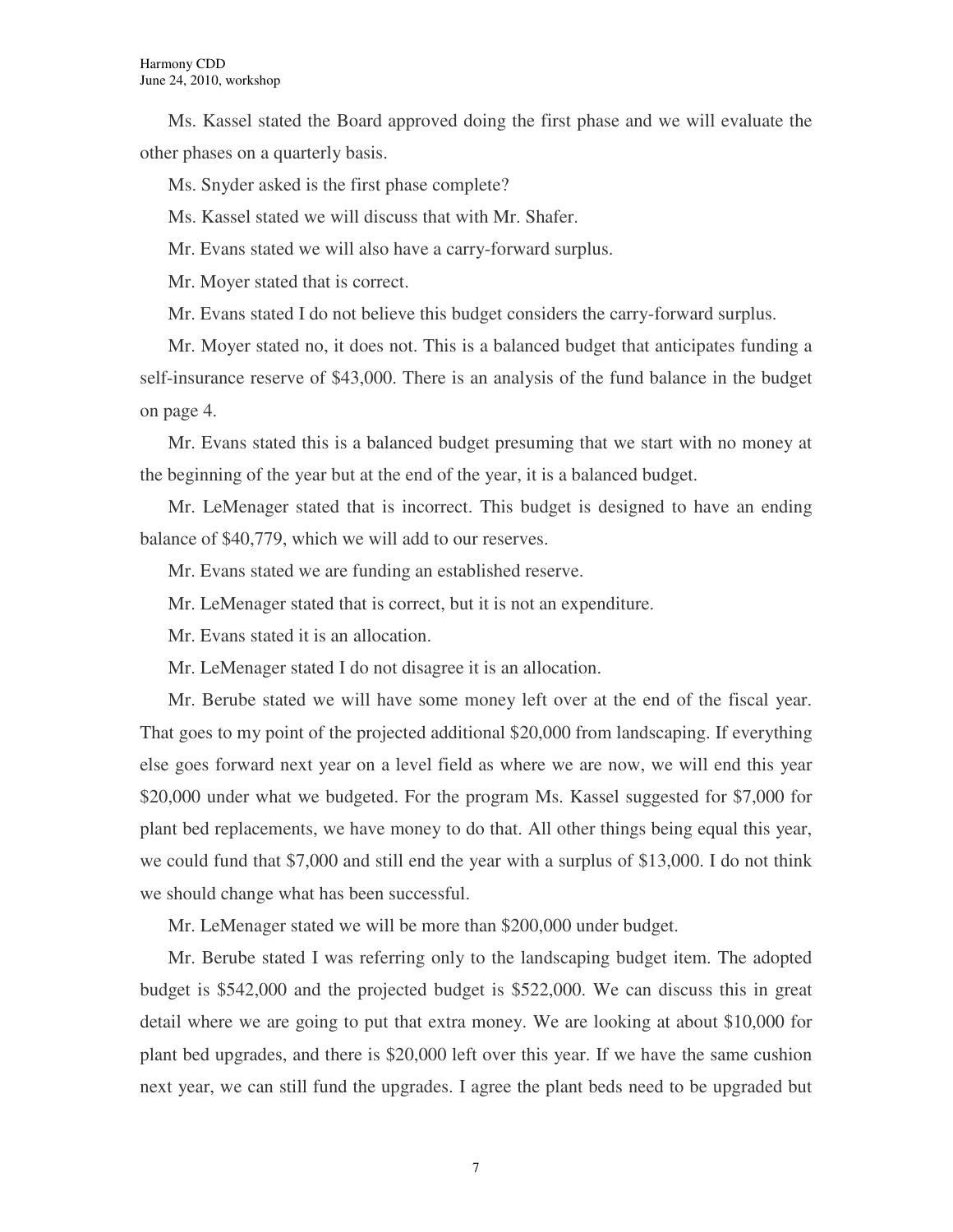at our current pace, we may be able to get one phase done each year. The pace seems awfully slow.

Ms. Kassel stated that is partly because we only approved the first phase and partly due to economic conditions globally. We will get there.

Mr. Evans stated we are looking at what we budgeted last year and how much we actually spent. Looking at this year's performance, we will not spend all the money we budgeted, so we are under budget. We can use those funds in carry-forward surplus that we can utilize this year. The budget we are considering does not reflect those funds, whatever they may end up being.

Ms. Kassel stated it is reflected in fund balance.

Mr. Evans stated but it is not reflected in the projected expenses.

Mr. Moyer stated that is correct.

Mr. Evans stated if we started with a zero balance and we were going to satisfy the \$40,000 for reserves we have a balanced budget with no increase. We are now looking at how to tweak this.

Mr. LeMenager stated I do not think it needs tweaking.

Mr. Evans stated I think it is an accurate budget.

Mr. Berube stated I agree, based on our experience and history.

Mr. Evans stated once we implement this budget on October 1, 2010, and once we have received and paid all the bills for fiscal year 2009, we will have a surplus number. Now we can look at replacing trees, enhancing plant beds, and other programs that are in addition to what has been allocated in this budget that you can provide with the savings from last fiscal year's budget. This budget addresses all of our projected needs to the best of our abilities going forward. Something can happen between now and September 30 where we may have to spend that extra money.

Ms. Kassel stated for example, we had the unexpected expense of the pool heating coil.

Mr. Evans stated we could have a hurricane. There is any number of things that could happen between now and the end of the fiscal year. We do not assume we will have that amount left over, but if we do, those are funds we can use for some of these other programs.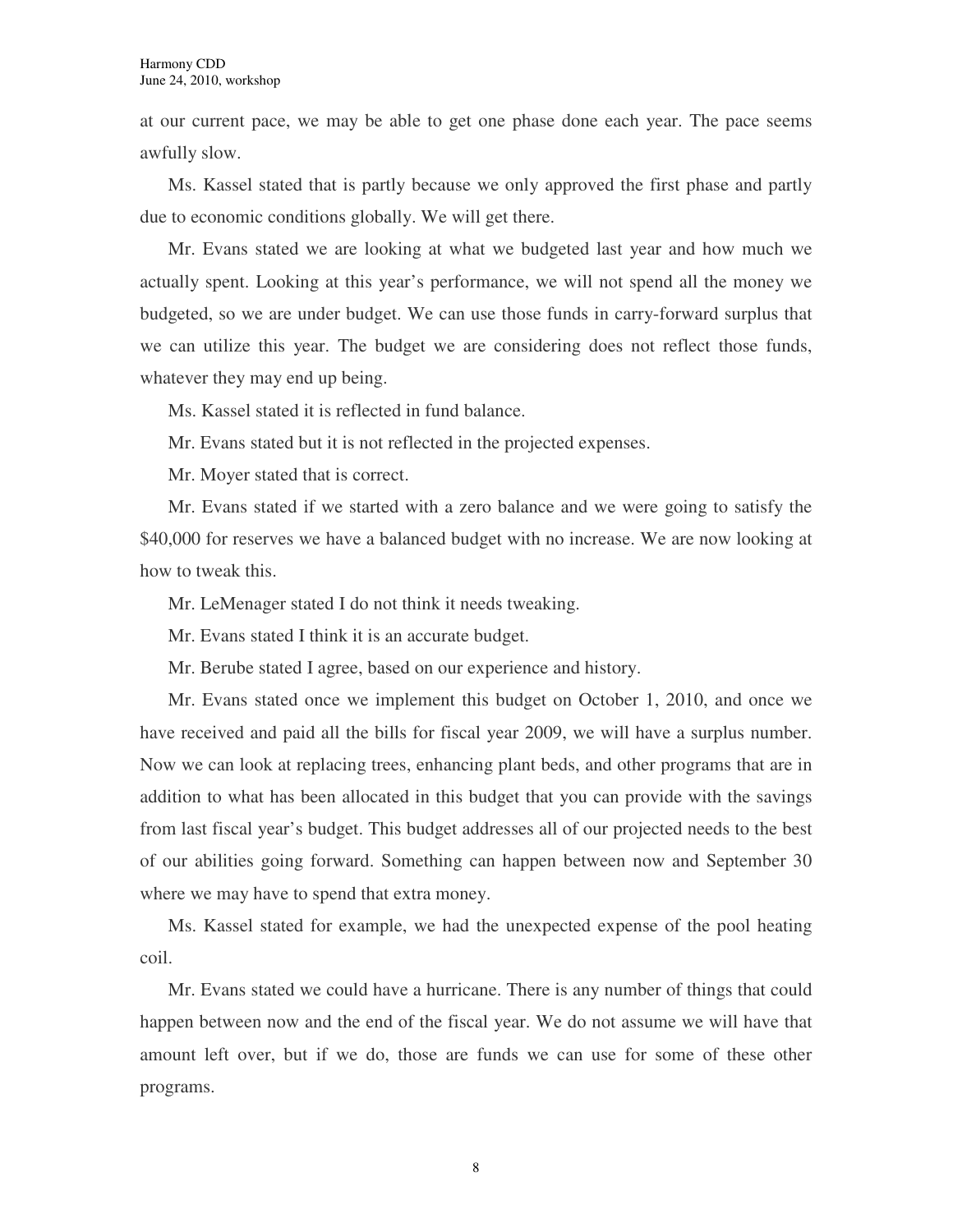Mr. LeMenager stated the one page I would change significantly is page 4 where we are talking about the allocation of funds available. I do not think it is appropriate to have \$305,000 in undesignated cash. I think we should allocate where we think the money needs to be spent. To me, there are three significant items. What Mr. Boyd provided to us is terrific. We have the need to fund long-term for the first-quarter operating expenses before the first payment is received from the County. We now have \$175,000 in that category. As the developer pays less and less, the residents pay more. We spend about \$125,000 per month, so it is \$375,000 for the first three months. Our long-term goal is to have \$375,000 in cash simply to get through the first quarter in future years when the developer is not making monthly payments. The number can be \$300,000 or \$350,000, but we need that as a long-term goal. We started discussing another item last meeting. Our community is seven years old and we will need to start replacing things. Mr. Boyd provided this information, which is the first time someone gave some thought to this idea without just pulling numbers out. His estimate is about \$34,000 or \$35,000 a year. It is very preliminary. The third area is what we have referred to as self insurance, if a hurricane comes along and we have to replace 500 trees. In the allocation of funds available, in terms of what is left, we really need to indicate that we expect to have \$575,000 in cash. If things work perfectly in next year's budget, we will end the year with \$611,000 in cash. I think part of our budget process should be to put that extra \$611,000 into those three areas: first-quarter operating expenses, replacement, and self insurance.

Mr. Berube stated one of the line items in the estimated funds available is Reserves of \$40,779.

Ms. Kassel stated that is what they are proposing to add to the self insurance reserve.

Mr. LeMenager stated I am saying it should not be \$40,000; it should be \$305,000.

Mr. Berube stated this says Reserves-Fiscal Year 2011 Additions. Where did that come from?

Ms. Kassel stated we budgeted a line item in that amount, to add to the current balance of \$131,558.

Mr. LeMenager stated we never consciously budgeted that.

Ms. Kassel stated maybe we should.

Mr. LeMenager stated I disagree.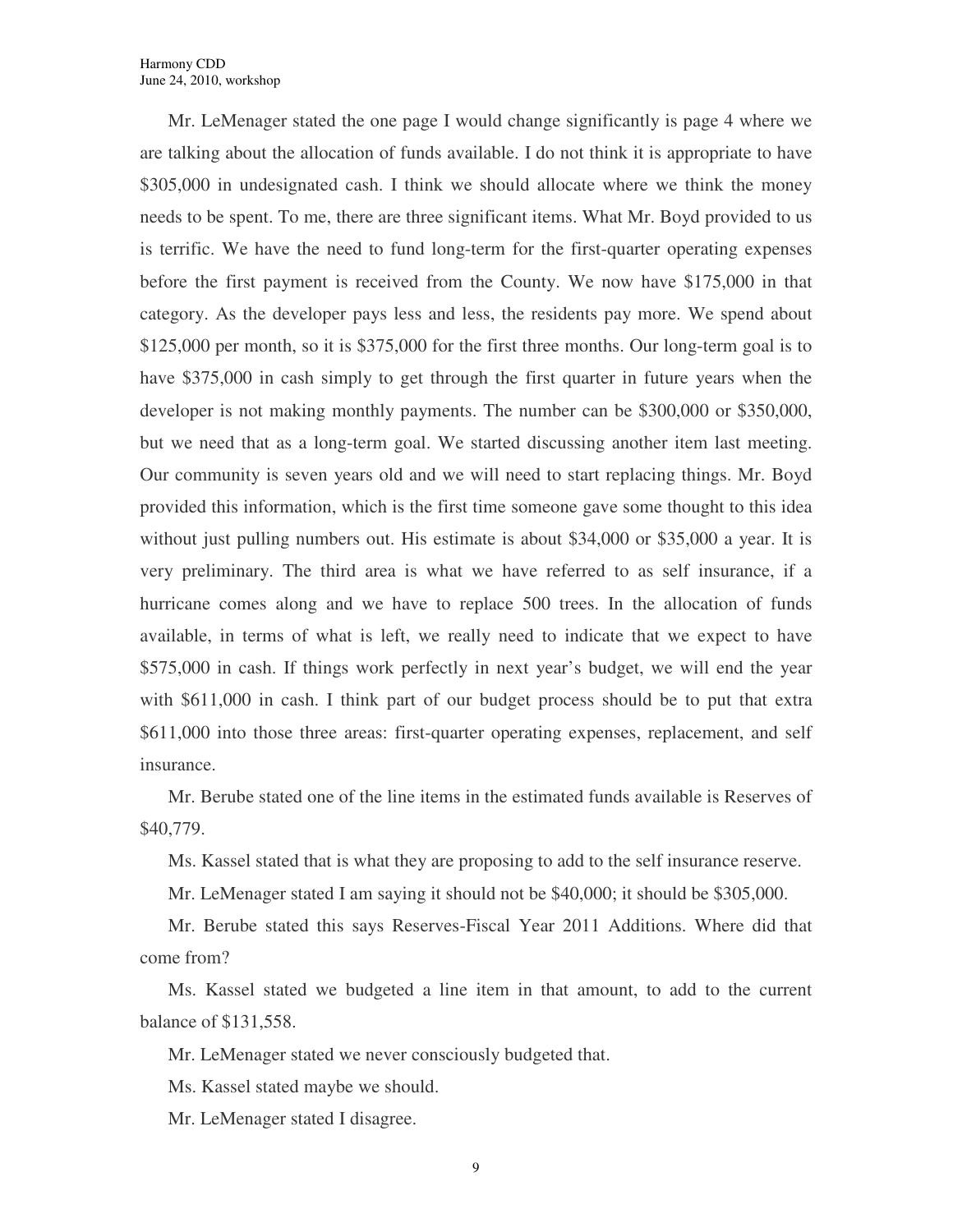Mr. Moyer stated let me caution the Board and give you some information. There are accounting rules on reserves and fund balance. To the degree that you encumber a reserve as a reserve, it has to stay there. The reason we always budget the way we do by leaving it in fund balance is because that gives the Board more flexibility. If something happens that is not anticipated that would not fall in one of those three reserves and we needed that money, it would be available for the Board to use. You can take the other side of that argument and say that you do not want to give the Board that type of flexibility and you want to put these monies away for a specific purpose. Once you make that decision, there are accounting rules on what you can do with that money.

Mr. LeMenager stated what we perhaps should be discussing is the self insurance reserve and give that a different name.

Mr. Evans stated Mr. LeMenager raises a good point that if we designate these three accounts and one is a true escrow account for the long-term maintenance obligations, when the money goes into that account, it stays there. The other two accounts include the self insurance reserve, which means the Board has access to those funds in the event of a hurricane, some other natural disaster or emergency need. Then there is the money for the operating account to pay the bills for the first three months. That amount will gradually need to start increasing.

Mr. Moyer stated regarding the self insurance reserve, I have no problem with the way the Board is interpreting that. Let me share what its purpose was originally. In order to bring down your insurance cost, the intent is that this fund would be a deductible. Then we can get liability and other forms of insurance at a lower premium because we have a higher deductible. Some of the analysis that I did several years ago, if you reserve \$50,000, you can actually cut your premium by about \$20,000 or \$25,000. It does not take very many years in order to recapture that amount through lower insurance premiums. That was the original intent. Going forward, since we have a good amount set aside in that account, we should redesignate that \$40,000 for your capital replacement reserve and start funding it according to Mr. Boyd's analysis. That goes back to my comment about the fund balance not being encumbered as a reserve, and if you have a hurricane, that money is available to the Board to respond to those types of things.

Mr. Evans stated we could breakdown different categories so that we understand why it was allocated on an internal basis. We have \$50,000 being applied to the insurance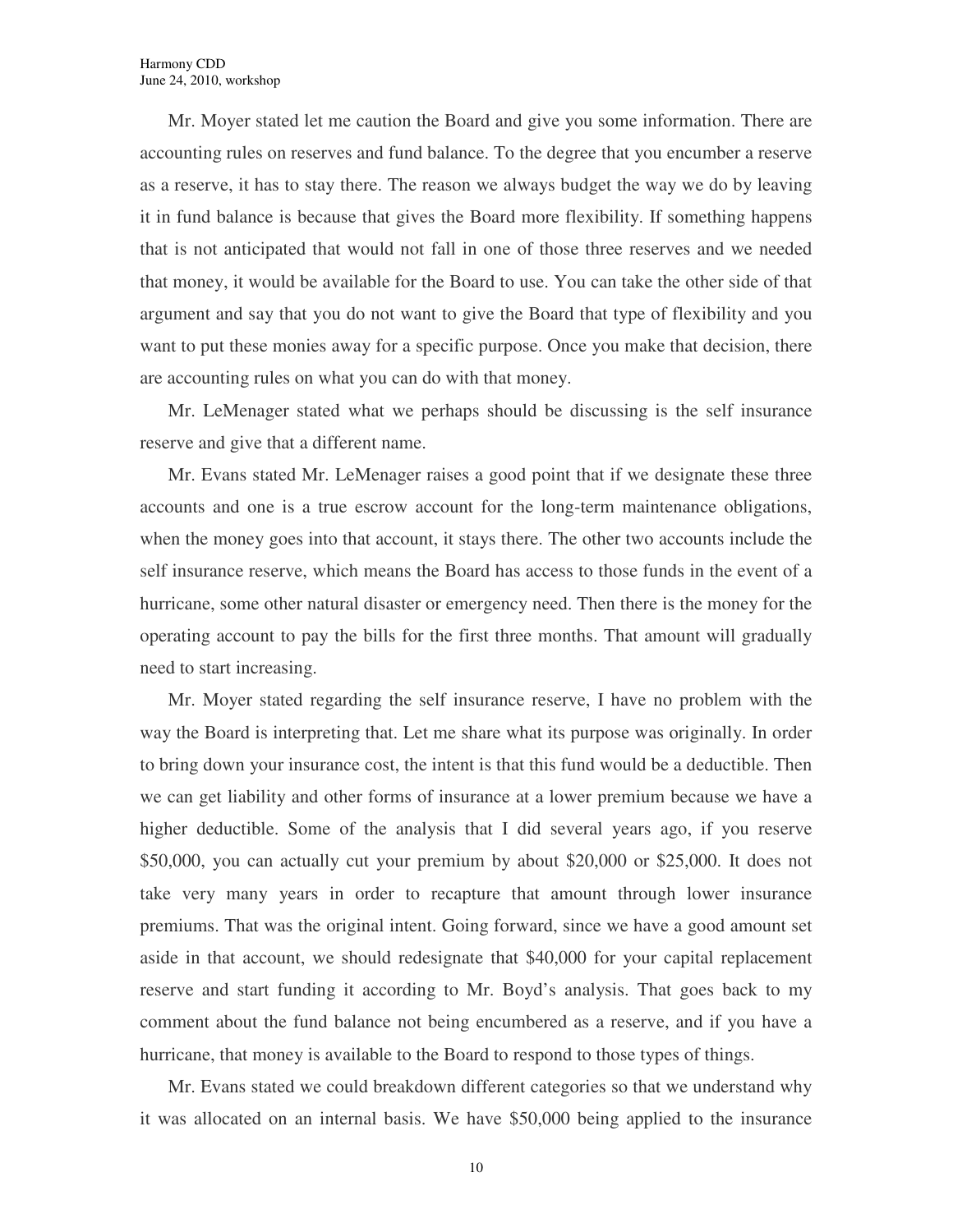reserve of \$131,000. Then we kept adding to this fund in the event of a hurricane or other catastrophic event because of things that are not covered by insurance. At least we have the funds to address those emergency issues. Now we need to consider a replacement program where we need to start planning for the next 30 and 40 years of capital improvement replacements. We are trying to establish a methodology to start adding to this gradually. When you review Mr. Boyd's report, you have to look at the life expectancy of these facilities. Some may be two years, others 10 or 20 years. This is a great start, so perhaps we should include a line item and earmark a certain dollar toward that in the budget. From what I see, the \$40,000 was intended to initiate the creation of this long-term reserve.

Mr. Moyer stated I think that makes sense.

Ms. Kassel stated I thought the \$131,000 was part of that.

Mr. Evans stated there is nothing included in the \$131,000 to cover these items.

Mr. LeMenager stated I think perhaps we ought to put a cap on the self insurance reserve and actually define what we have in mind. If it was designed to be the deductible on a liability policy, that is fine, as opposed to a reserve for capital replacements. We will want a reserve for capital replacements, but we have the issue of a reserve in the event we have a hurricane or something like that.

Mr. Berube stated the self insurance reserve started at \$50,000 to have a higher deductible. We have been adding monies to that reserve over the year. Maybe we should stop putting excess monies in that reserve.

Mr. LeMenager stated we have not put any monies in that fund. These are proposals. Even the \$40,779 in this proposed budget, if you look at the first budget we approved to start this process, you will not find that. We did not approve anything like that last year. It is a proposal and we understand that. This is a proposal to increase the self insurance reserve. It sounds like we are saying \$50,000 is fine for that, but that does not mean we want to use it for something else. It means we should be much clearer in our allocation. This is the logical development of our growth and understanding of this. In the past, we have spent a lot of time talking about each of the line items. I think we are pretty comfortable with the line items. Now we are talking about the financial structure, and I think it is a great discussion.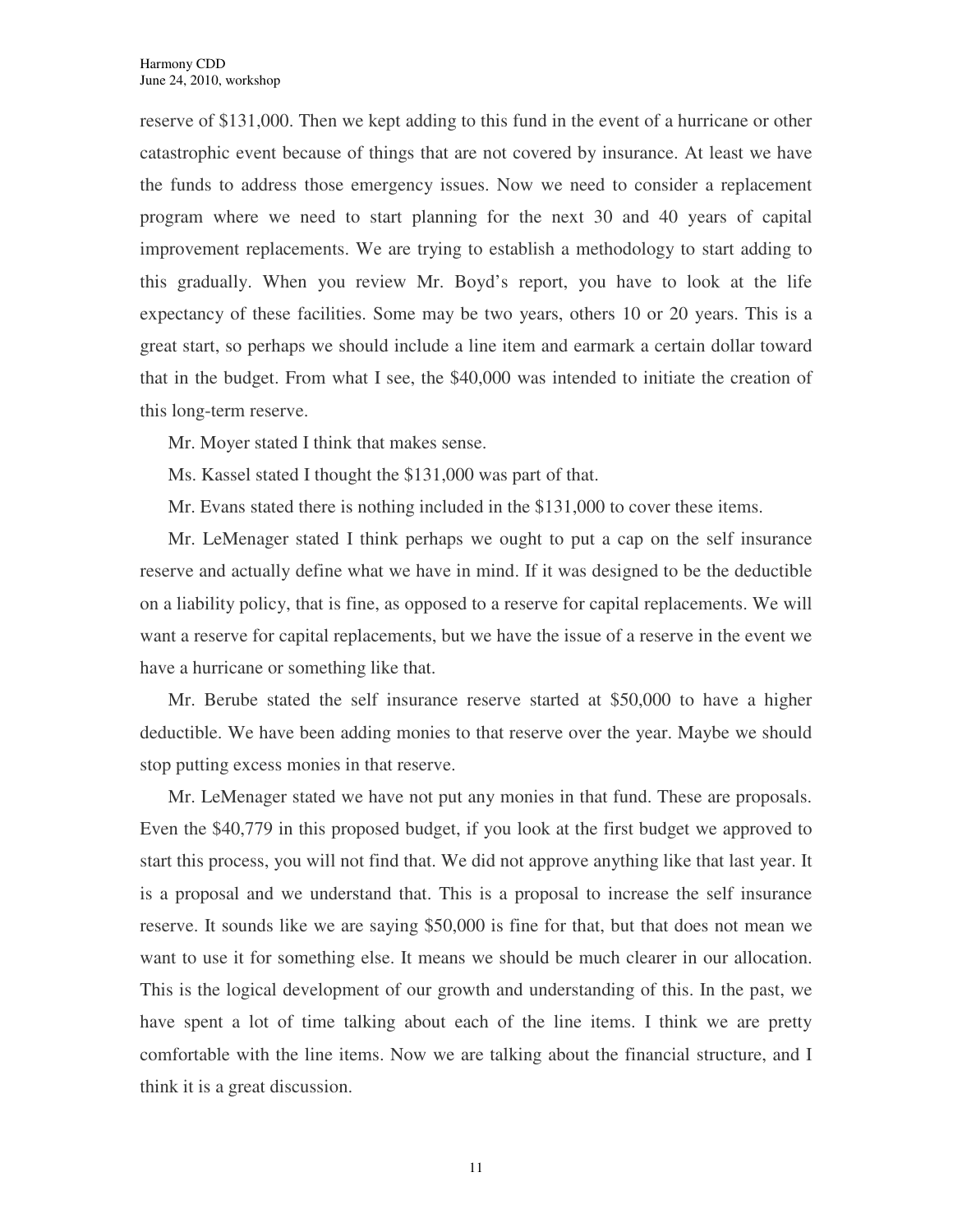Mr. Evans stated I think we are all saying the same thing. I think we are saying we just want to know. As Mr. Moyer said, if we designate these reserves for a specific category, it stays there for that pure sole purpose. That is its own discussion item.

Mr. Berube asked what if we called them general reserves?

Mr. Evans stated the other item to discuss is the self insurance, if we have a deductible.

Mr. LeMenager stated we can identify that as long-term capital replacement.

Ms. Kassel stated I am not clear where we have items of agreement and disagreement.

Mr. Evans stated we have two categories. Under those categories are operating funds that we need to gradually start increasing at some point, or else there will be a shortfall somewhere. Right now, the developer pays on a monthly basis. When the developer sells land to someone else, that property is then transferred to be collected on the tax roll, which means those funds will not be received on a monthly basis. The developer is funding 60% of the general fund assessments on a monthly basis. When that stops over a period of time and all the assessments are collected by the tax collector, we will need to have first-quarter operating reserves of \$375,000. Right now, we are budgeting \$175,000, so there will need to be \$200,000 that we need to gradually start planning for, just because of the cash flow timing. That is one whole subject for discussion. Then we get into the rest of the \$305,000 of funds that we have been discussing. We have allocated \$50,000 for self help which really has nothing to do with trees. If a structure blows down that is covered by insurance, we have a \$50,000 deductible.

Mr. LeMenager stated I thought we just had a liability policy.

Mr. Moyer stated that is correct; it is liability insurance, not property insurance.

Mr. LeMenager asked is the deductible on our liability policy \$50,000?

Mr. Moyer stated yes.

Mr. LeMenager stated we should add that in here to pay for our deductible. What is our deductible on our property insurance?

Mr. Moyer stated I will have to find that out.

Mr. LeMenager stated we will want to add that to be sure we have enough to pay the deductible for our property insurance.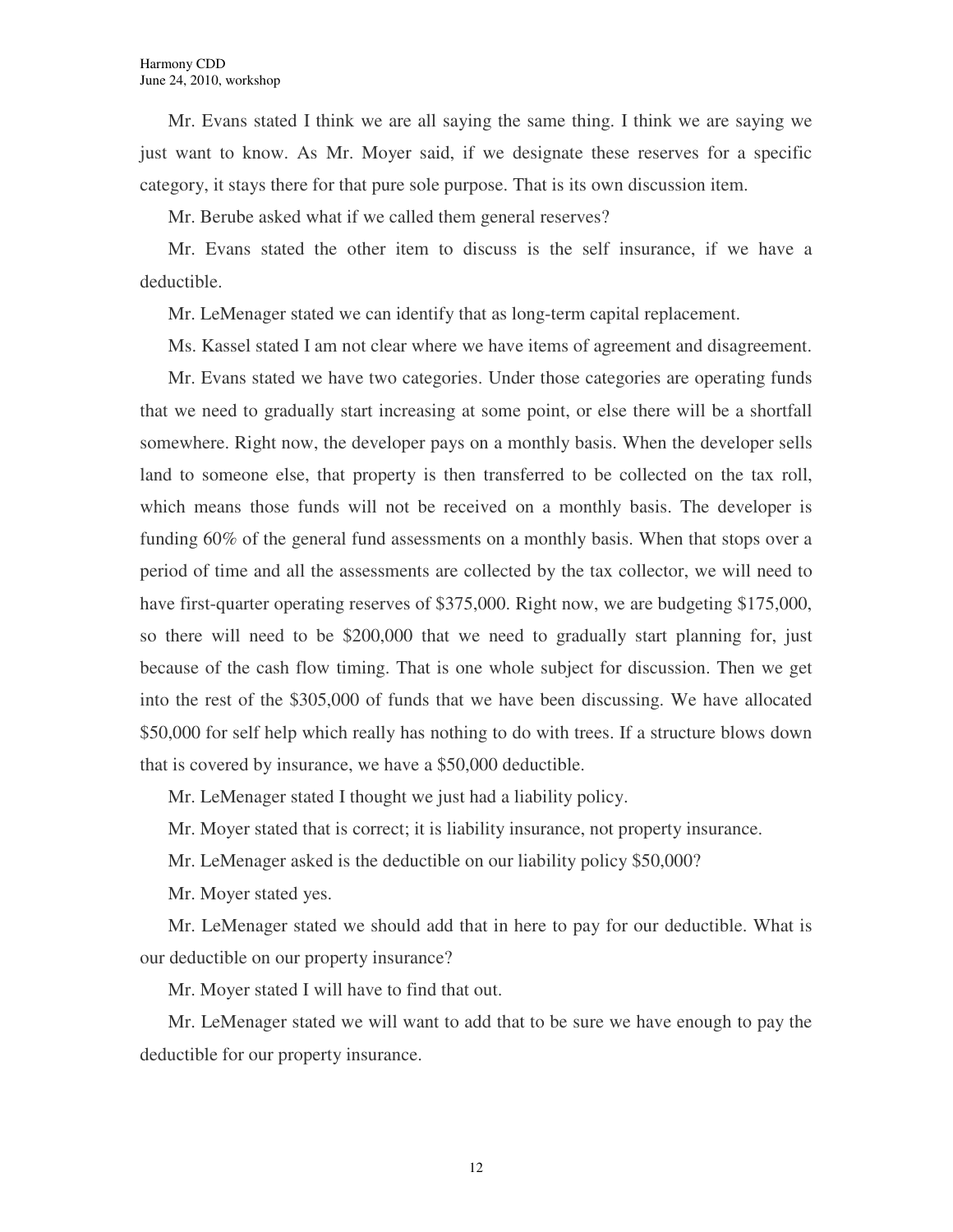Mr. Moyer stated it will be much less than \$50,000. We would never have a deductible on property insurance of that amount, because if you did that, then you would not have an insurance policy at all, and then it would truly be a self insurance fund.

Mr. Berube asked is there some reason we cannot raise that?

Ms. Kassel stated we need to find out our deductible amount.

Mr. Moyer stated it will be between \$2,500 and \$5,000 per occurrence.

Mr. LeMenager stated something tells me if we get hit by a big hurricane and we lose \$1 million worth of trees, our insurance company is not going to pay \$995,000 for tree replacement.

Mr. Moyer stated you cannot insure trees and landscaping.

Mr. LeMenager asked so it is self insurance for non-insurable items?

Ms. Snyder stated this fund was designated so that if we had to replace something that was not covered, it would be paid out of this line item.

Mr. LeMenager stated then I think we need more than just this line. There are some things included that we may need to clarify.

Ms. Snyder stated we may need other deductibles and money to cover things that are not insured.

Mr. Berube stated we are trying to designate reserve line items.

Mr. LeMenager stated that is correct.

Ms. Kassel stated we have self insurance, capital replacement.

Mr. LeMenager stated we have an operating reserve, a liability insurance reserve of \$50,000, a property insurance reserve of \$5,000 for now until we get the final number, a non-insurable risk reserve that should probably be a substantial amount of money.

Ms. Snyder stated the insurance deductibles are per occurrence.

Mr. LeMenager stated I understand. I would be in favor of increasing that more. The operating reserve today is \$174,000 and our long-term goal is to get that to about \$300,000.

Mr. Berube asked for the non-insurable risk reserve, are you suggesting something like \$100,000?

Mr. LeMenager stated yes, I think it should be a substantial amount of money.

Mr. Berube stated I suggest we used \$100,000.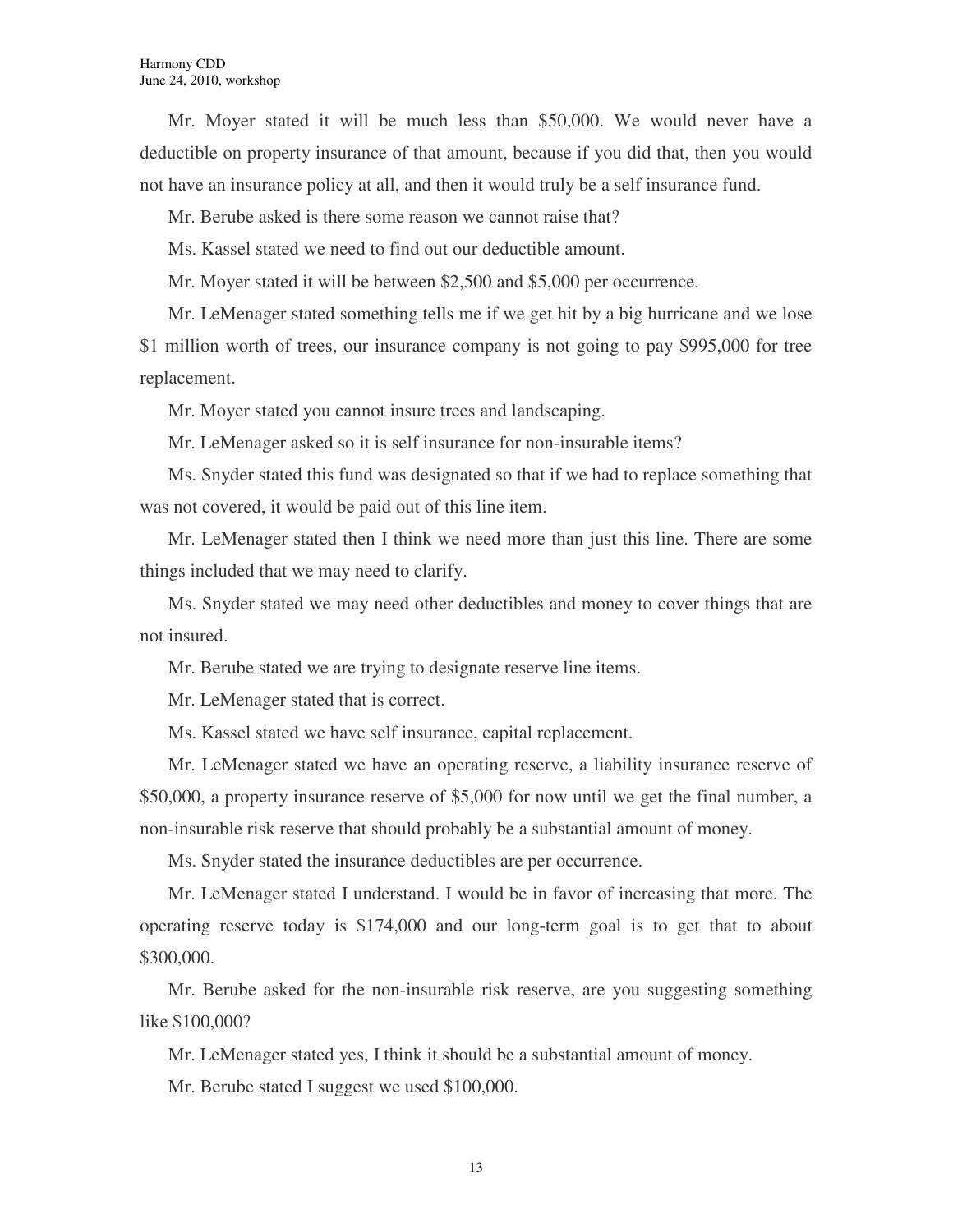Mr. LeMenager asked is it normal for a body like this one to have a large amount of undesignated cash? Is that normal or should we call it something?

Mr. Moyer stated it is financially prudent to make it undesignated.

Mr. LeMenager asked then what do we call it?

Mr. Moyer stated it is called undesignated fund balance.

Mr. LeMenager stated I am not very supportive of that.

Mr. Evans stated this comes back to the original question about the amount of money we have and what is it for. It can be used for a number of different things. Is it enough or is it too much?

Mr. Berube stated it is not enough.

Ms. Kassel stated this analysis from Mr. Boyd does not include everything and this is just for the long-term replacement fund. It is \$34,000 a year, which does not include replacing landscaping, irrigation, or sidewalks in the linear parks.

Mr. Boyd stated it does not include the major replacement of sidewalks, but a major refurbishment is included.

Ms. Kassel stated the community is seven years old, and we should have well over \$200,000 set aside for this because of how long things have been in existence.

Mr. LeMenager stated we are looking at a budget that contemplates having just over \$600,000 at the end of next fiscal year. What we should do now is define what categories we want to put that \$600,000 into. I am not suggesting we do it right now. Our accountant can help us by suggesting the right numbers to include in each category. If those are the right categories, we know how much we have and then it is a question of applying that to each fund. I do not like the idea of undesignated cash, but it is partly semantics. Whatever that amount can be will be used for requests that come up that people have not yet considered. We have a clear number but we do not have people suggesting things for us to spend that money on. In fact, I do not think anyone here realizes we have that much money available.

Mr. Berube stated the budget refers to it as undesignated cash, but it is not. It is designated for something.

Mr. LeMenager stated that is the next logical step we should be taking.

Ms. Kassel asked by doing this, will it restrict us?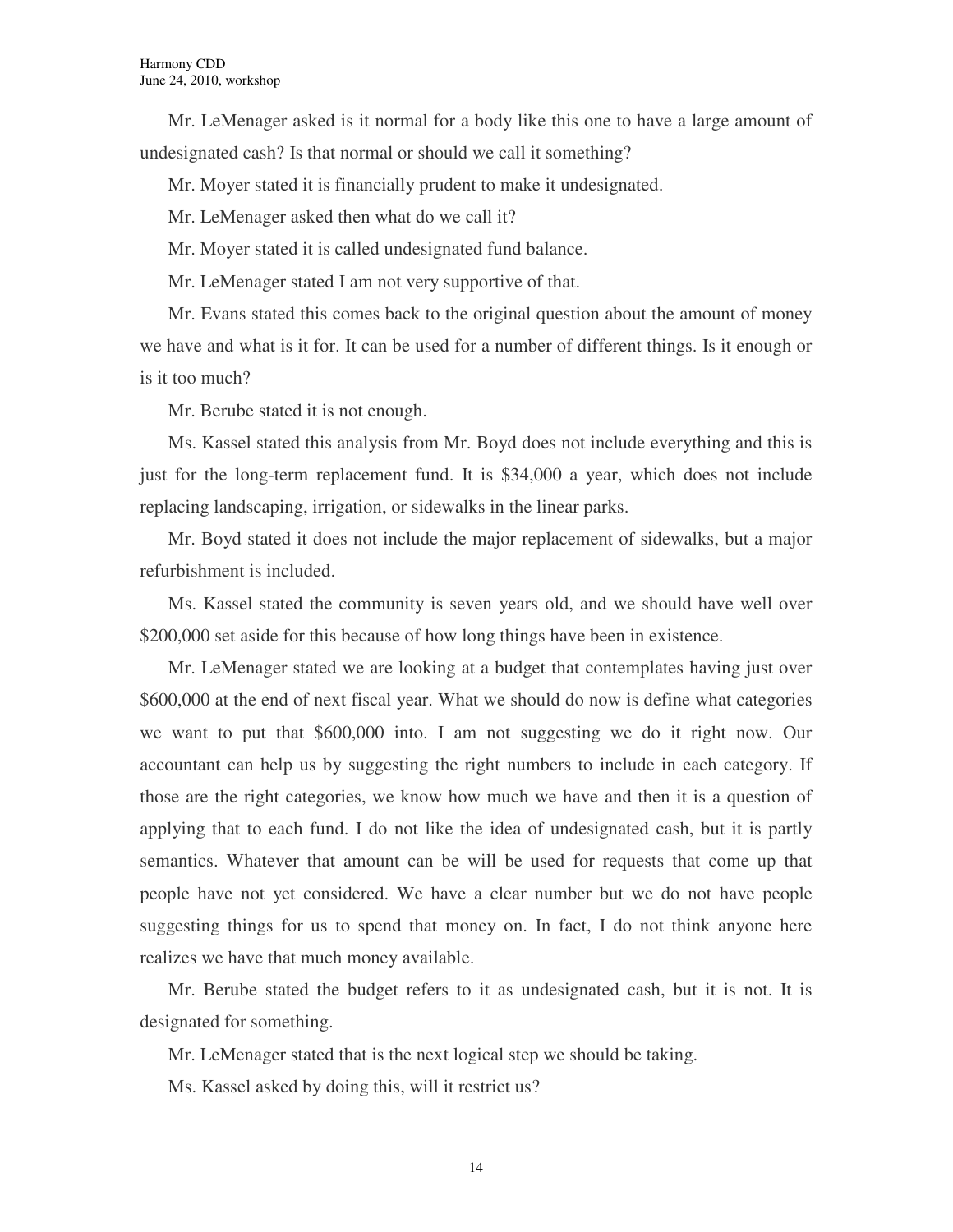Mr. Moyer stated based on this discussion, I think we have some good insight into where we think the Board wants to end up in this process. For next month's meeting, I will circulate the Government Accounting Standards Board (GASB) information. They are the people we are accountable to if the auditors say that we are not handling public money appropriately. That will tell you how to handle those reserves, and once you set it into a reserve, what that means. The GASB information describes designated reserves and undesignated reserves.

Mr. LeMenager stated that would be great. We are doing a good job with our general fund budget, so now we need to think about the allocation process and the categories we should be putting monies into. When do we finalize this budget?

Mr. Moyer stated the public hearing is in August.

Mr. LeMenager stated we can still discuss this at the next meeting.

Mr. Berube stated for purposes of these reserves, it will not really affect this year's budget.

Mr. LeMenager started you are right.

Mr. Berube stated my question during this conversation is, we have a reserve analysis that indicates \$35,000 should be reserved annually.

Mr. LeMenager stated it is an estimate.

Ms. Kassel stated it does not include a number of things.

Mr. Berube stated but there is a guideline.

Mr. LeMenager stated it is a great first step.

Mr. Berube stated this \$40,779 in the budget could be allocated to cover that.

Mr. Moyer stated that is correct.

Mr. LeMenager stated we expect to have \$600,000 at the end of the next fiscal year. How do we want to allocate that? We have discussed some things, and we directed Mr. Moyer and his staff to come up with some ideas and see how that looks.

Mr. Berube stated we asked Mr. Boyd to prepare a guideline, which he did. There is enough already delineated in the budget that we can include it in next year's budget, and then we can fill in the rest of the items.

Mr. LeMenager stated I do not think we need to make our first-quarter operating reserve be \$300,000 immediately. That is a ways in the future. On the other hand,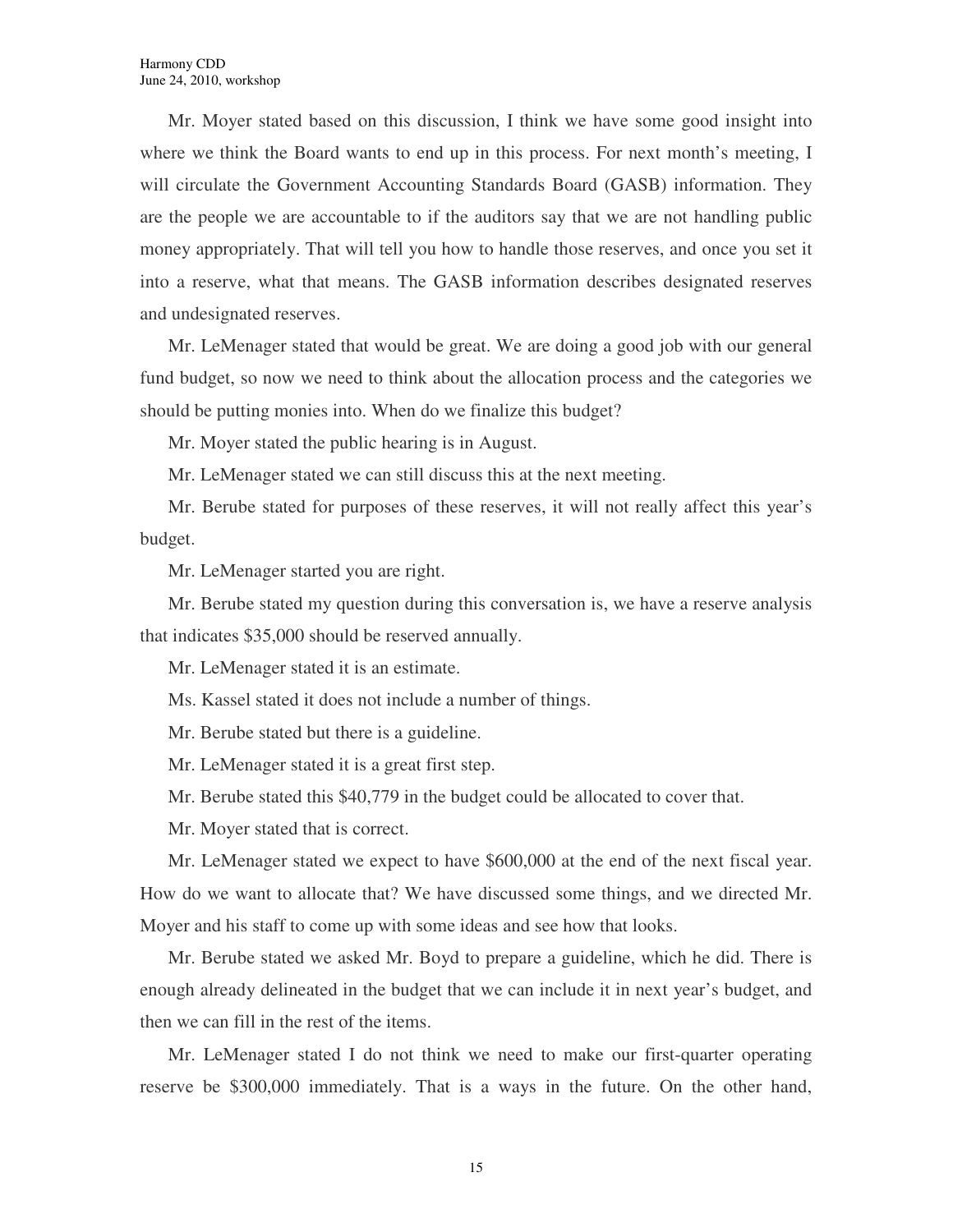certainly making sure we are funding for the long-term costs of operating these facilities is the most responsible thing we can do.

Ms. Snyder stated we are also not going to have \$200,000 all of a sudden for that reserve either.

Mr. LeMenager stated we do not even know if that is the right amount. Staff will work on it and come up with some ideas. Now that we understand the general fund and are getting more into details, I want to have a better understanding of our debt service. The general fund only accounts for one-third of our expenses. I have some general questions. In terms of the assessment chart, this only relates to the Series 2001 bonds. There is nothing from the Series 2004 bonds. The \$68,000 left in the capital projects fund relates to what is left from the Series 2004 bonds. Is Series 2004 bonds currently paid entirely by the developer?

Ms. Khan stated yes.

Mr. LeMenager asked is that for lots that are on the other side that will eventually get billed?

Ms. Khan stated it is for unplatted parcels. There is no parcel identification number.

Mr. LeMenager asked are they on the east side of the community?

Mr. Boyd stated they are on the east side and some on the west side. They are the undeveloped parcels. The developer is paying those assessments.

Mr. Berube asked when does the 2004 debt service come online to us? When they are platted?

Mr. Evans stated when they change ownership.

Mr. LeMenager stated the debt service assessment shown on the chart is strictly for Series 2001.

Ms. Kassel stated we will just be adding two columns to the current chart for Series 2004.

Mr. Moyer stated the table that you indicated will be expanded already includes developer properties. This includes the Series 2004 assessments. The developer is funding both operation and maintenance assessments and the debt service assessments, as if those lots had houses on them.

Mr. Berube stated that is why the 2004 amortization schedule is included in the budget, but it is basically a pass through of developer funds.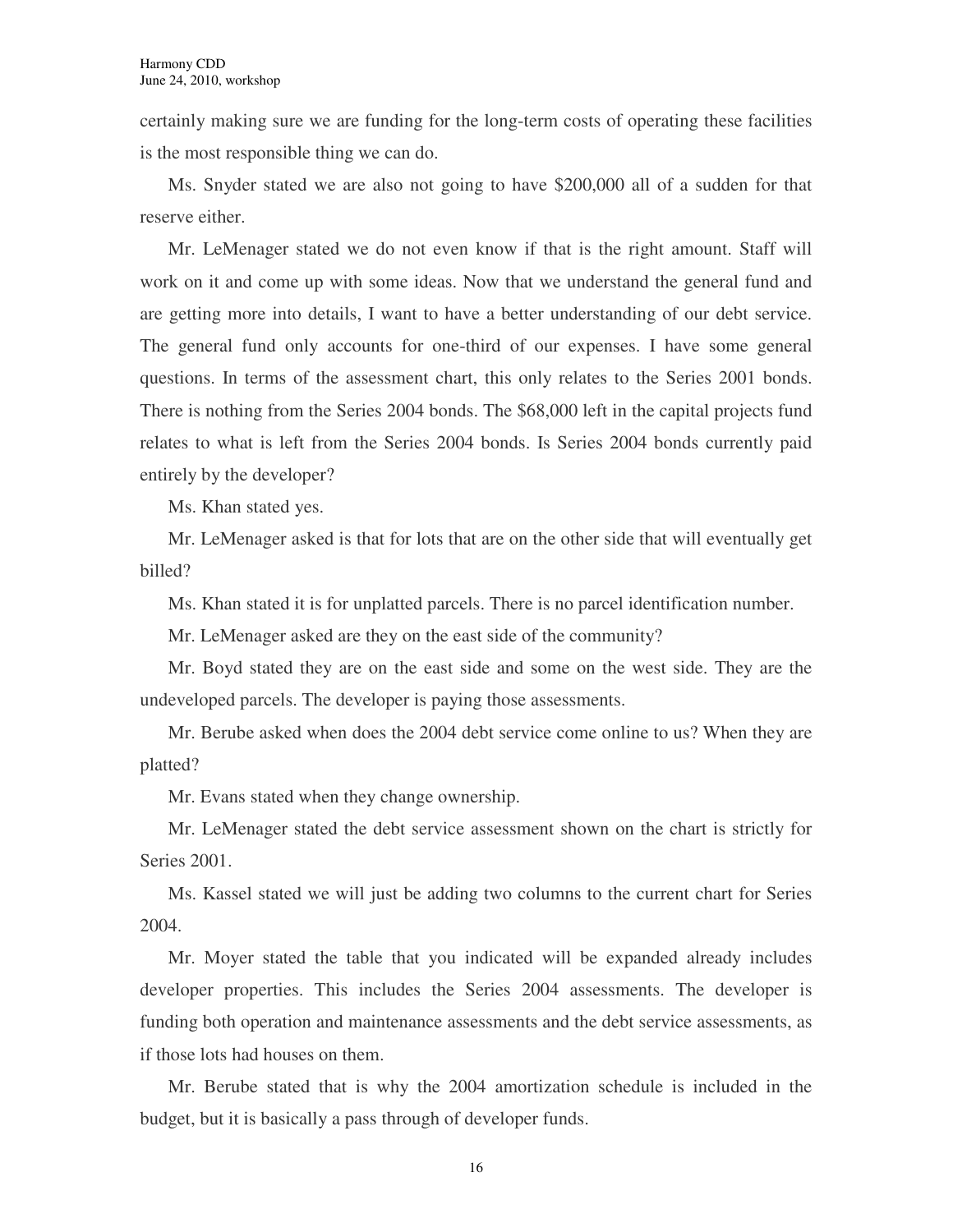- Mr. Moyer stated it is the way they are collected. We collect them directly.
- Mr. Berube asked where is parcel G?
- Ms. Kassel stated it is west near the second entrance.
- Mr. Boyd stated yes, across from the school.
- Mr. LeMenager asked what is going in on the east side of town?
- Mr. Evans stated parcels I, J, and K.
- Mr. LeMenager stated those are not listed on this spreadsheet.
- Ms Kassel stated they are still unplatted.
- Mr. LeMenager stated that is my point; there will be more lines on this chart.

Mr. Evans stated to address Mr. Berube's comment, based on the budget that has been submitted, it is a balanced budget without any special projects. There was a comment made that at the end of September we figure out how much money we have as far as actual cash to carry forward. We can then make the allocation of those funds to some of these different projects. Do we want to proceed in that manner? Otherwise, we need to add money to the budget.

Mr. Berube stated I do not want to add money to the budget. My only request is for the swing set, which I have been promoting for over a year. That will be \$6,000.

Mr. LeMenager stated if we get to September and decide we are doing fine, there might be one or two special projects that we can consider doing. If the invoices for those are not received until the next fiscal year, does that violate the budget? We may decide in September that we want to do something that we can fund from the fiscal year 2010 budget, that is not included in the fiscal year 2011 budget, but the invoice will not be received until fiscal year 2011. Can we do that?

Mr. Moyer stated yes, you are working with the fund balance.

Mr. LeMenager asked can we accrue for it?

Mr. Moyer stated yes.

Mr. Berube stated when you look at the line items, I know we need to stay within the legalities, but the boating line item will likely be \$10,000 or \$12,000 under budget this year.

Ms. Snyder stated then we can consider the resident's request at the last meeting for more kayaks.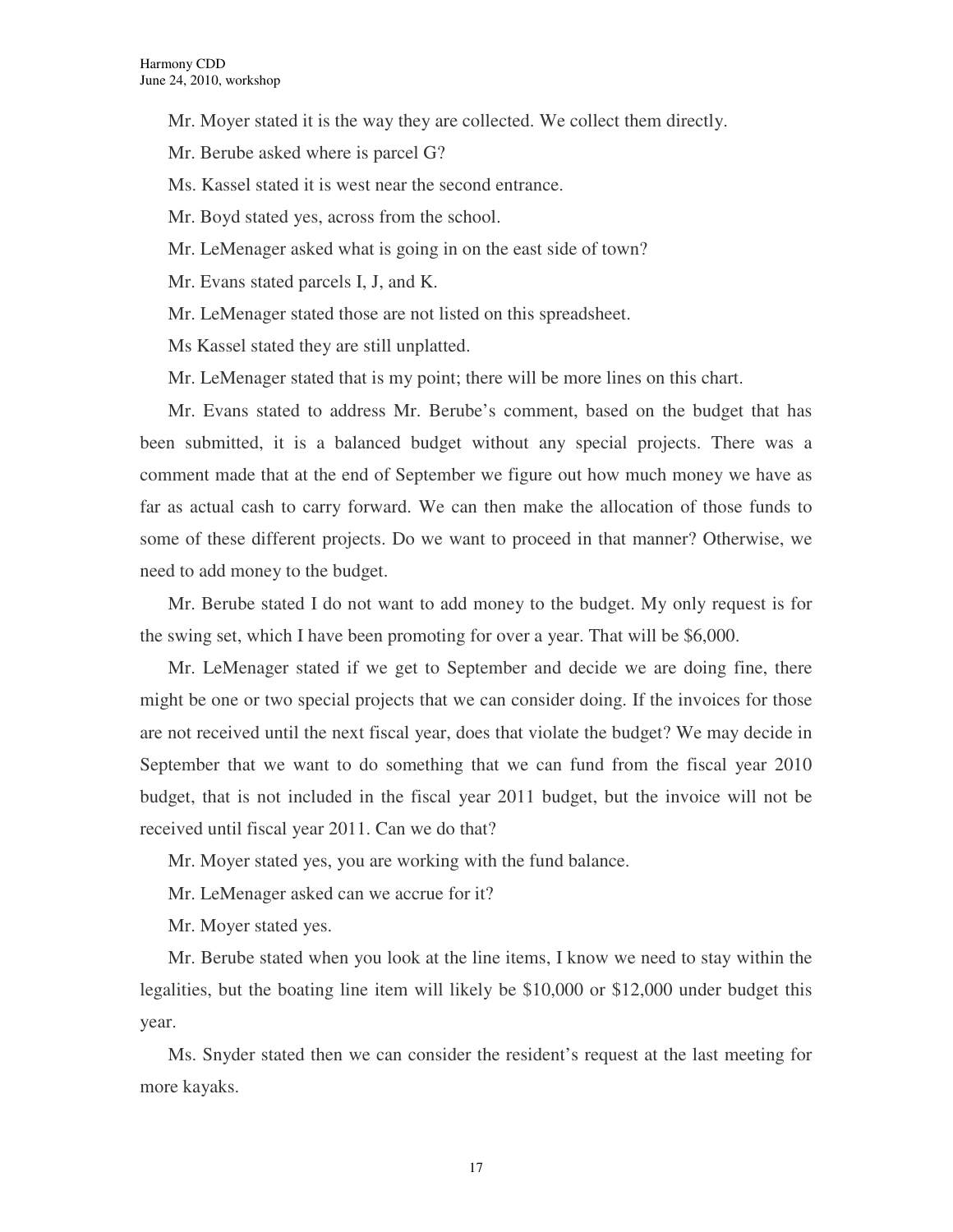Mr. Evans stated we can review this more thoroughly next month. We have raised a lot of good points and suggestions. Mr. Moyer's office will provide more information for us.

### **THIRD ORDER OF BUSINESS Resident Questions/Comments**

A Resident stated I was on a Board of Directors for a condominium association. We prepared depreciation and replacement reports every so many years, which would tell us what it will cost for major repairs or replacements. I heard the comment about the County having different requirements as to what we can use money for. Is that something the CDD is planning to do, such as replacing the park facilities? I think it is a great idea to start putting money aside for that and designating different funds for that money. Is that something that is required by Statute or County rules?

Mr. Moyer stated unlike condominium associations, where they are required to establish reserves, government agencies are not required to do that. The discussion that we just had, even though we are not required to do it, I think this Board is of a mind that is good sense to do that. We asked the engineer to come up with a list of depreciable assets and a schedule of when they need to be repaired. In all likelihood, we will start funding that as part of this budget discussion.

Mr. Ray Walls stated I think what would make your lives easier is if you show fund balance on the revenue side and the expense side. You will have a good idea of how much money you will have allocated. On the bottom expense side, allocate that money to a surplus. Unless you have a specific reserve policy that you have approved, you can decide where you want that money to go. If something happens and there is an emergency where you need to move those monies out of reserves to an expenditure line, your life will be easier. This is the only governmental entity I have seen that does not do that.

Mr. Moyer stated fund balance is not a revenue; it is an asset. You do not budget an asset, which is part of the problem.

Mr. LeMenager stated our approach is more corporate. Our financials are about a profit and loss statement and a balance sheet, whereas the government approach is 100% a sources and uses of funds document. We have some disagreements with what they call certain things, but that is semantics. It is just a different style. The classic annual report has three components: a profit and loss statement, a balance sheet, and sources and uses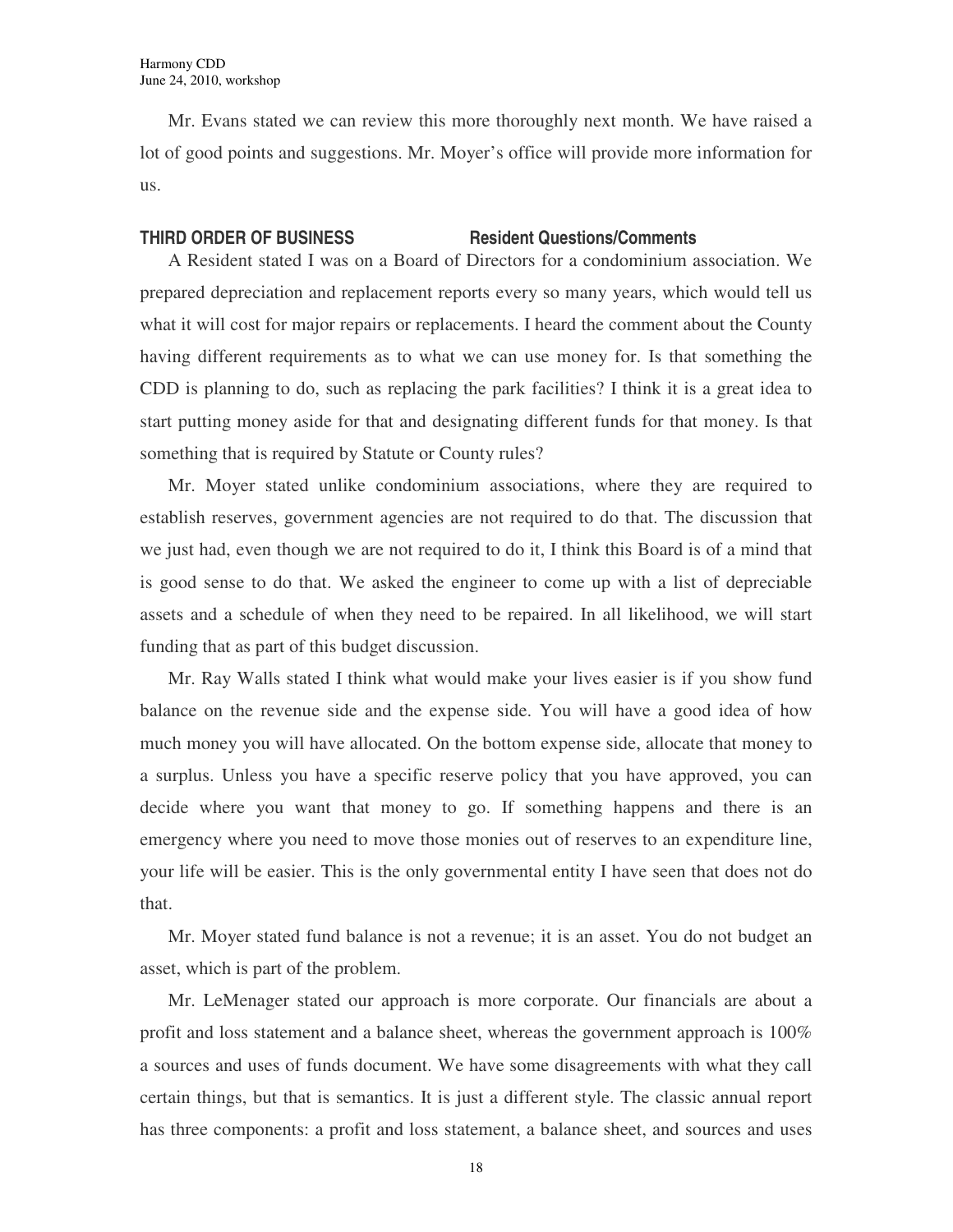of funds. The one that the county does is the sources and uses of funds. There is an argument for what he said, but it is a matter of interpretation. A lot of this is semantics. We are doing this from the basis of two separate documents—the profit and loss statement and the balance sheet—whereas to an extent they get combined in the sources and uses of funds document.

Mr. George Schiro stated I notice that there was a big change from 2009 to 2010 for turf care and shrub care. Why is that?

Mr. LeMenager stated we have a contract with a new vendor.

Mr. Evans stated there was a change in line items. We used to have many categories and now we have consolidated a lot of the line items.

Ms. Kassel stated when we switched to the new landscaping company, we also changed the way we allocated line items in the budget. There were certain things that were lumped in one category and are now broken out in other categories. It looks like it is much bigger in some places.

Mr. LeMenager stated the individual lines do not make sense; only the bottom line makes sense.

Mr. Schiro stated it looks like a bunch of numbers were rolled into one big number.

Mr. Moyer stated that is correct.

Mr. Berube stated it simplifies the invoicing and monitoring of the contract.

Mr. LeMenager stated I am not sure I agree with that. It is a completely different structure to the contract. The problem we had before was, every time we added something new, we had a new contract with REW. In the previous budget, each line item represented a separate contract. When we switched to Luke Brothers, there is now only one contract.

Ms. Kassel stated we wanted to take a closer look at what we were spending on the various landscaping items. The way we budgeted it before was by contract. When we had one new piece of property come online, we would contract for that, but we did not have line items for the various work efforts: trees, irrigation, groundcover, turf. Now we have broken all those things down and we have lumped all the contracts together.

Mr. Schiro stated the only problem is that there used to be a breakdown and now there is not.

Mr. Berube stated it is gone.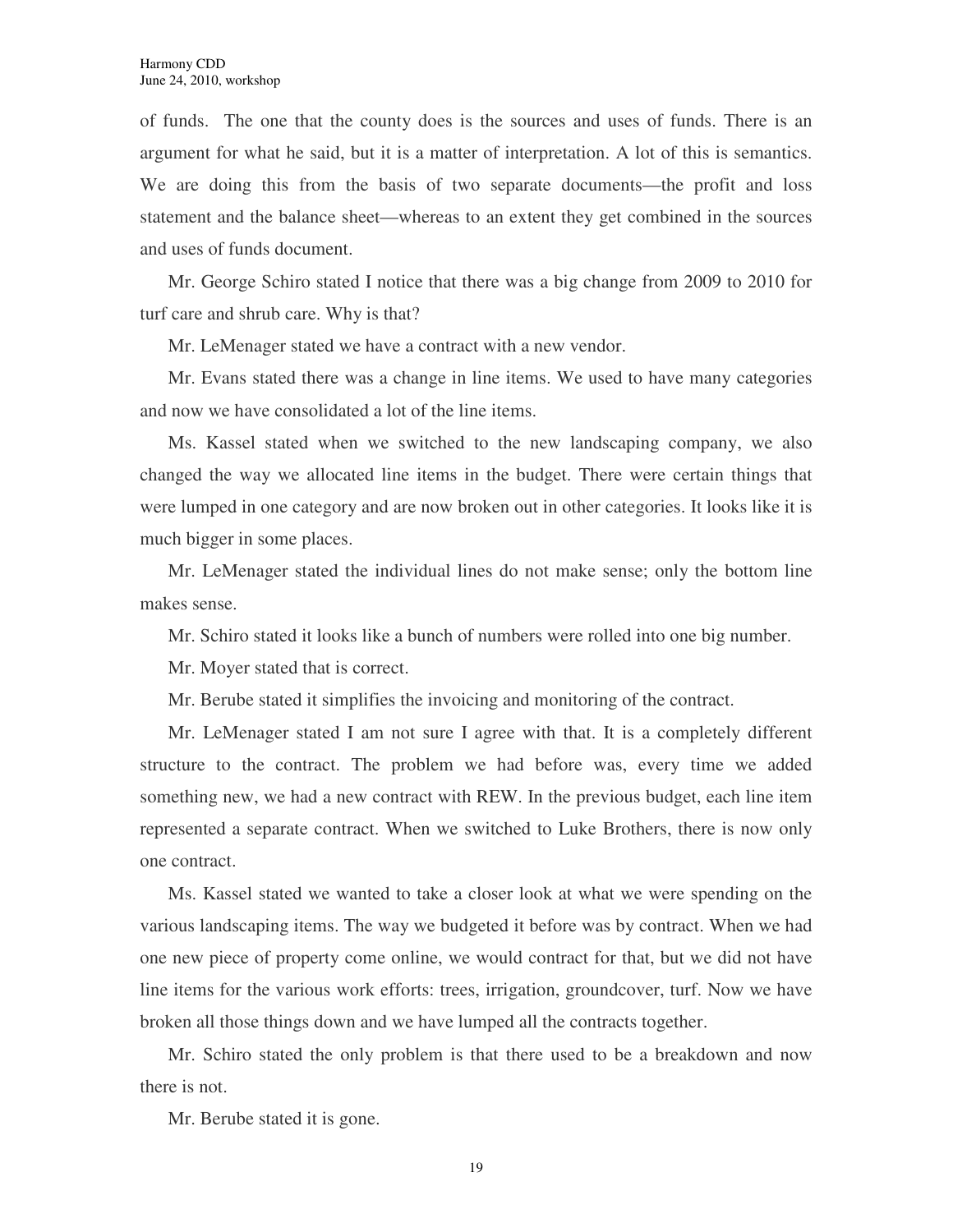Mr. Schiro stated on page 9, the dockmaster line item and assistant dockmaster line item look like they were reversed.

Mr. Berube stated that is correct; the \$45,213 should be where \$4,944 is, and vice versa. They are backwards.

Mr. Schiro asked who is the full-time field manager/dockmaster? Is that Mr. Belieff?

Mr. Berube stated yes.

Mr. Schiro asked who is the assistant dockmaster?

Mr. Moyer stated we do not have one at this time.

Mr. Schiro asked did we ever have one?

Mr. Moyer stated yes.

Mr. Schiro asked will we have one again?

Mr. Moyer stated yes, it is anticipated to have one.

Mr. Schiro asked does the CDD pay these salaries directly, or does it pay through Severn Trent?

Ms. Kassel stated through Severn Trent.

Mr. Schiro stated there is a separate line item for Severn Trent. Should the dockmaster/field manager be included in that other line item?

Ms. Kassel stated no, because the fee we are paying to Severn Trent is a management fee. The amount we are paying to the staff is not a management fee.

Mr. Schiro stated I agree. There are other things included in the management fee. I think this should be included in that other line item.

Mr. Moyer stated it could be, but it is the same difference. It does not change anything.

Mr. Schiro stated I would think you want everything paid to Severn Trent in one line item.

Mr. LeMenager stated I think Mr. Schiro makes a good point. The totality of what we pay Severn Trent includes other services.

Mr. Berube stated what we pay personnel is separate.

Ms. Kassel stated it is a pass through. We pay it through Severn Trent, but we are not paying Severn Trent.

Mr. LeMenager stated professional services for special assessments is where you calculate the assessments, and you bill the District for that.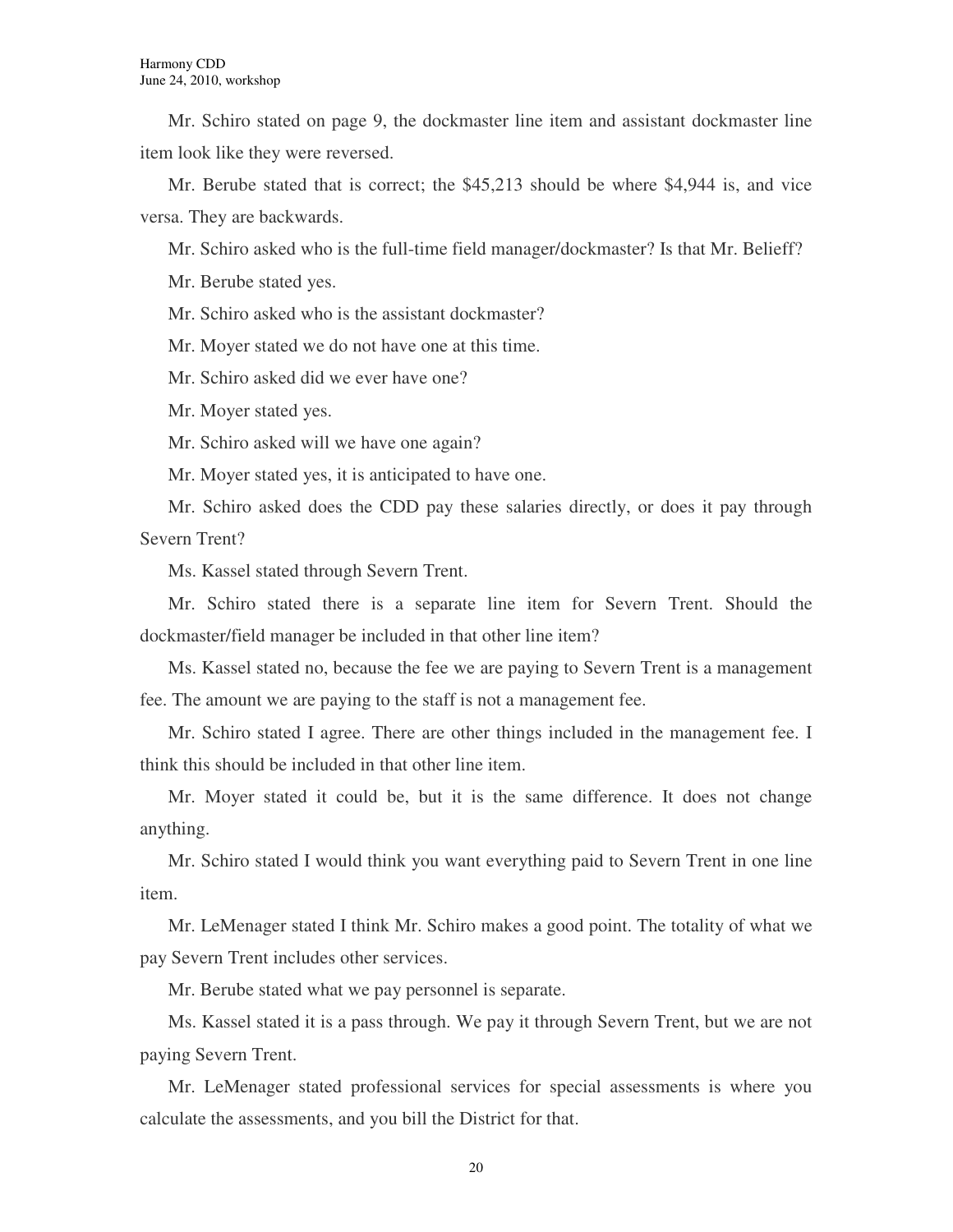Mr. Moyer stated that is correct.

Mr. LeMenager stated it is a fair comment that perhaps sometimes the various and sundry items we pay to Severn Trent are not as clear as they could be.

Mr. Moyer stated I am not sensitive at all to rolling it all up into one line item for Severn Trent. For the amount of money you are paying Severn Trent, you are getting an accounting department, a secretarial department, office space, and field management. I would challenge anyone to look at what we are doing and come anywhere close to that amount.

Mr. LeMenager stated it is not an issue of the value for the money. It would just be nice to have something that is a little clearer.

Mr. Moyer stated I have no problem if you want to reclassify it.

Mr. Berube stated we have a really good budget, and I do not want to change it.

Mr. LeMenager stated it would be nice, then, to have a footnote that shows the total amount paid to Severn Trent.

Mr. Schiro asked what is information technology services?

Mr. Moyer stated that is an allocation to offset the IT support that we receive from Severn Trent that essentially goes for the accounting software more than website management and things like that. The website is being provided personally by me at my cost, at no expense to the District. That is not money that goes to me for website management.

A Resident stated I have a question under rentals and leases. What are we renting and leasing?

Mr. Moyer stated you are using a facility in Osceola County since we do not have an office out here. It is a District office in another location. It would be unfair for the residents in that District to pay your share of the office rent.

The Resident asked everyone shares in the cost for that office?

Mr. Moyer stated that is correct.

Mr. Berube stated the reason is that we must have an office in this County where all our records and documents are kept.

The Resident stated regarding the numbers being switched for the field manager, on page 1 of the budget, it shows \$45,213 for field management. Do we need to adjust that to \$50,000 instead of \$45,213?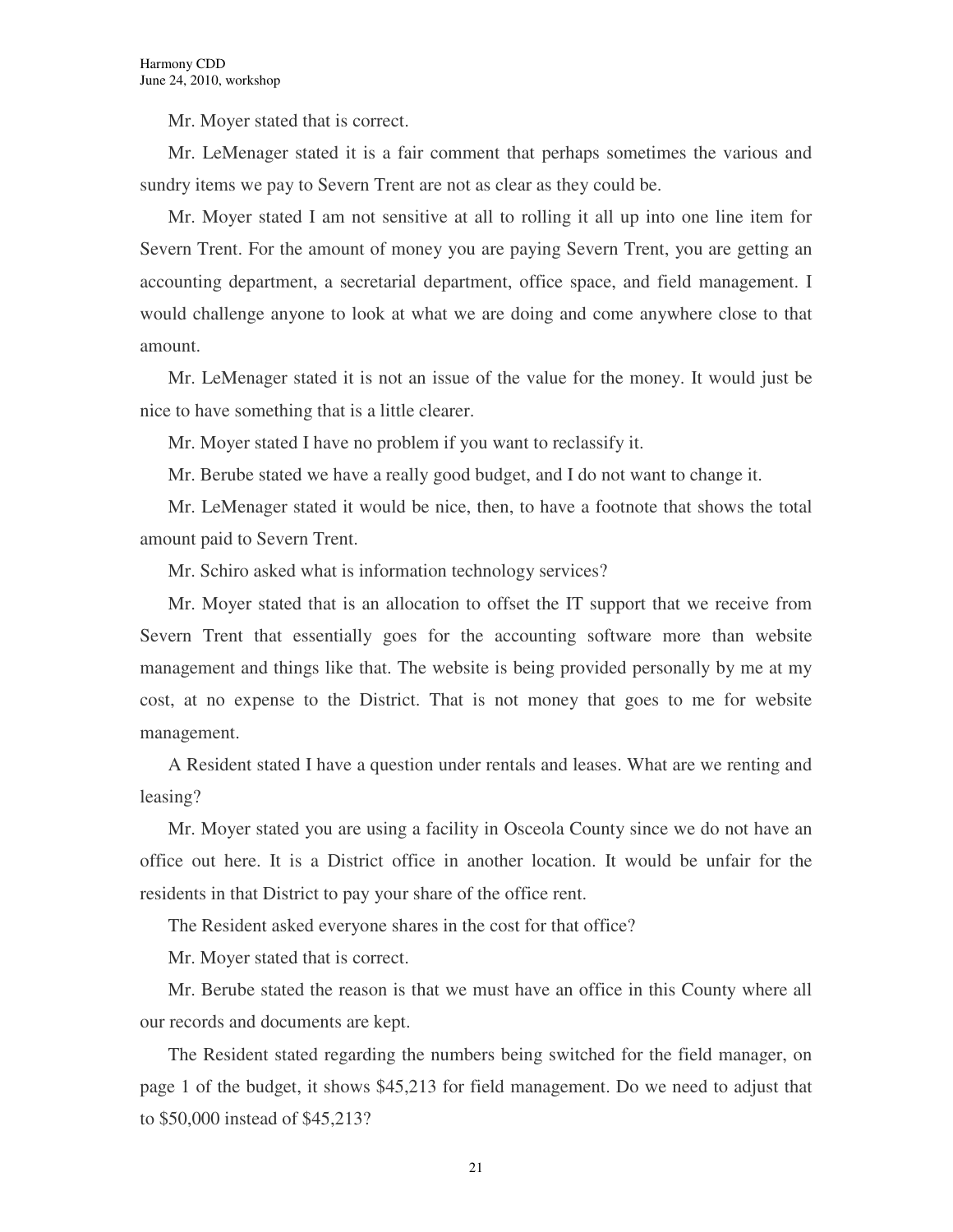Mr. Moyer stated no.

Mr. Berube stated there are FICA and other things we need to account for.

The Resident stated so you need to just fix that number. It looks like you added in the assistant dockmaster.

Mr. LeMenager stated I think she is correct. Either the notes are backwards or the lines are backwards. I think we understood what it was because the notes say the full-time person is \$4,900 and the part-time person is \$45,000 per year.

Mr. Berube stated the notes are backwards.

Ms. Kassel stated if you look at the budget in the right column, but the full-time and the part-time staff members are represented, for a total of \$50,157 for both positions.

Mr. Moyer stated taxes and employee benefits are included in that budget number.

Ms. Kassel stated last year, there was a separate line for FICA, but for fiscal year 2011, it is rolled into the total shown for both positions.

The Resident asked on the line items, do you separate the contract for the assistant and one for the full-time dockmaster?

Mr. Moyer stated no, they are both being paid through Severn Trent as Severn Trent employees. The reason for that is the District did not want to hire those two employees and have all of the accounting and other work that is necessary, so they were hired as Severn Trent employees to keep it as simple as possible. Payroll and everything else is handled by Severn Trent.

The Resident stated on page 1 under Field Management, you have only accounted for the one full-time person.

Mr. Moyer stated the part-time person is included in the line above called Salaries in the amount of \$4,944.

The Resident stated you are contradicting what you just said.

Mr. LeMenager stated no, that is not correct.

Mr. Berube stated the part-time person is Payroll-Salary and the full-time person is Professional Services-Field Management. The total of those two salaries is \$50,157.

Mr. Moyer stated she brings up a good point, so let us make this clear, because it is confusing. We will have a full-time and part-time staff and we will designate it as such.

Mr. LeMenager stated that will be a much better description.